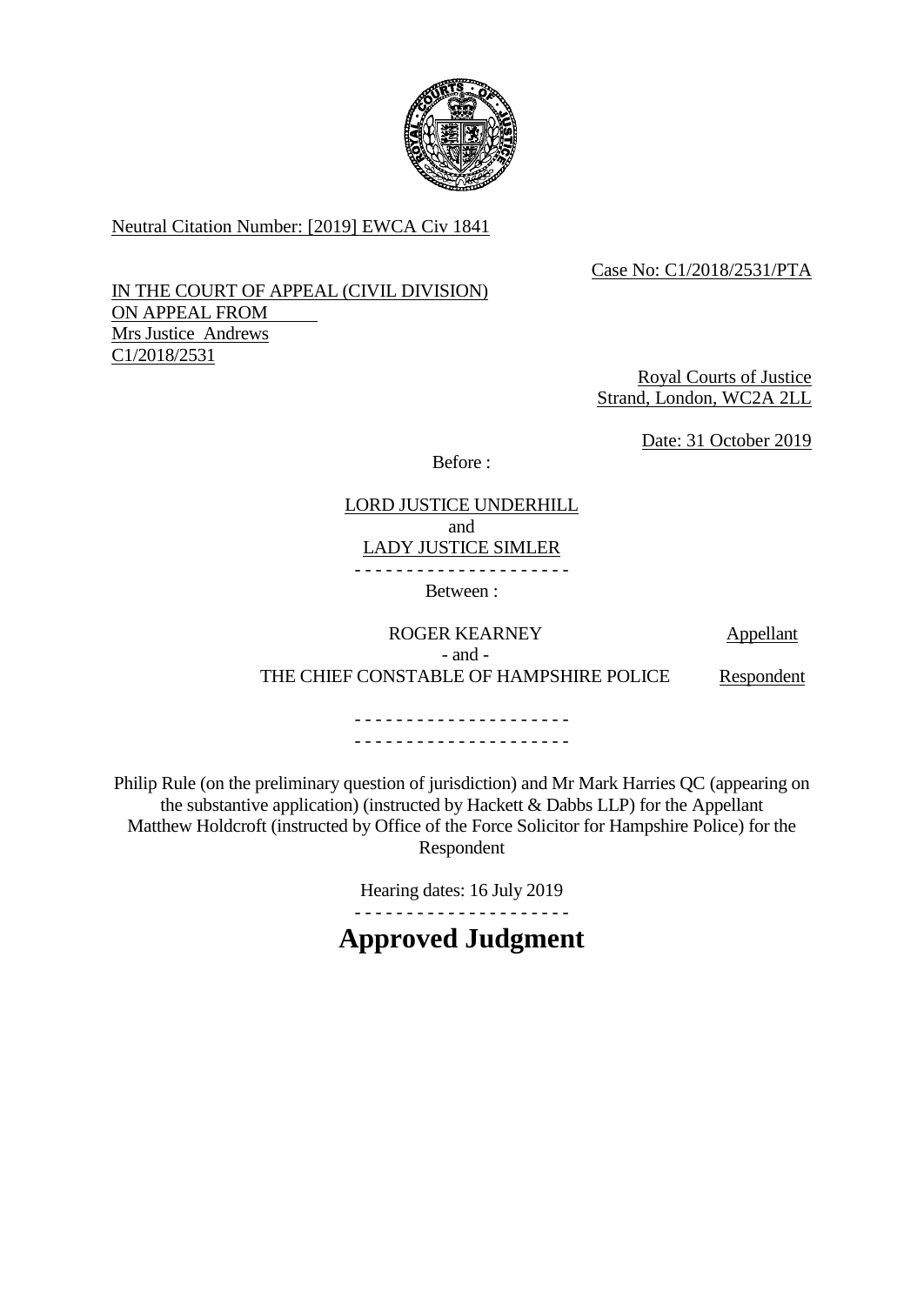Lady Justice Simler :

#### **Introduction**

- 1. The Appellant, Roger Kearney, has been seeking to challenge by judicial review, the failure or refusal by the Chief Constable of Hampshire Police, the Respondent, to disclose original CCTV footage said to be relevant to his appeal against his conviction for murder. Andrews J refused permission to apply for judicial review. She held the application was totally without merit ("TWM") so that the Appellant was not entitled to renew his application at an oral hearing.
- 2. This appeal is a challenge to those decisions (to use a neutral term for reasons that will appear below), but a preliminary jurisdictional question arises as to whether the proposed appeal is "from a judgment of the High Court in any criminal cause or matter" so that s.18(1)(a) of the Senior Courts Act 1981 applies to restrict the Court of Appeal's jurisdiction to consider it.
- 3. It is common ground that if the court has no jurisdiction to hear the appeal, then, subject to a point of law of general public importance first being certified, the only route of appeal from the Administrative Court is or would be to the Supreme Court with permission granted either by the Administrative Court or by the Supreme Court itself. On the other hand, if the court does have jurisdiction, the question whether permission to appeal should be given must then be determined.

#### **Background facts**

- 4. The background against which the jurisdictional question arises can be summarised as follows. The Appellant was convicted of the murder of Paula Poolton who was killed in October 2008. There was no forensic evidence linking him (or any other individual) to this murder, as was made clear to the jury. His conviction was based on many strands of circumstantial evidence of varying degrees of strength and cogency. One of these strands was the prosecution and defence CCTV experts' interpretation of CCTV footage relied on by the prosecution to show the probability that the vehicle captured in various frames between 21.30 (when he left home and drove to meet the victim), 21.40 (when she was captured on CCTV at Tesco), and 22.26 (when her phone stopped responding to calls/texts) and he continued to his work, arriving late and completing his shift, was the motor car driven by the Appellant, albeit there was no positive evidence identifying that vehicle by its registration number since no registration plate was visible.
- 5. Following his unanimous conviction on 11 June 2010, the Appellant applied for permission to appeal but was refused permission by Evans J (on the papers) by a decision of 18 November 2010. An application to renew to an oral hearing was made but withdrawn by the Appellant before the hearing. That withdrawal brought the criminal appeal proceedings to an end.
- 6. Subsequently, in December 2012 the Appellant made an application to the Criminal Cases Review Commission ("the CCRC") to refer his conviction to the Court of Appeal Criminal Division. To support his application to the CCRC, the Appellant requested (for the first time) the original CCTV footage from which extracts were produced by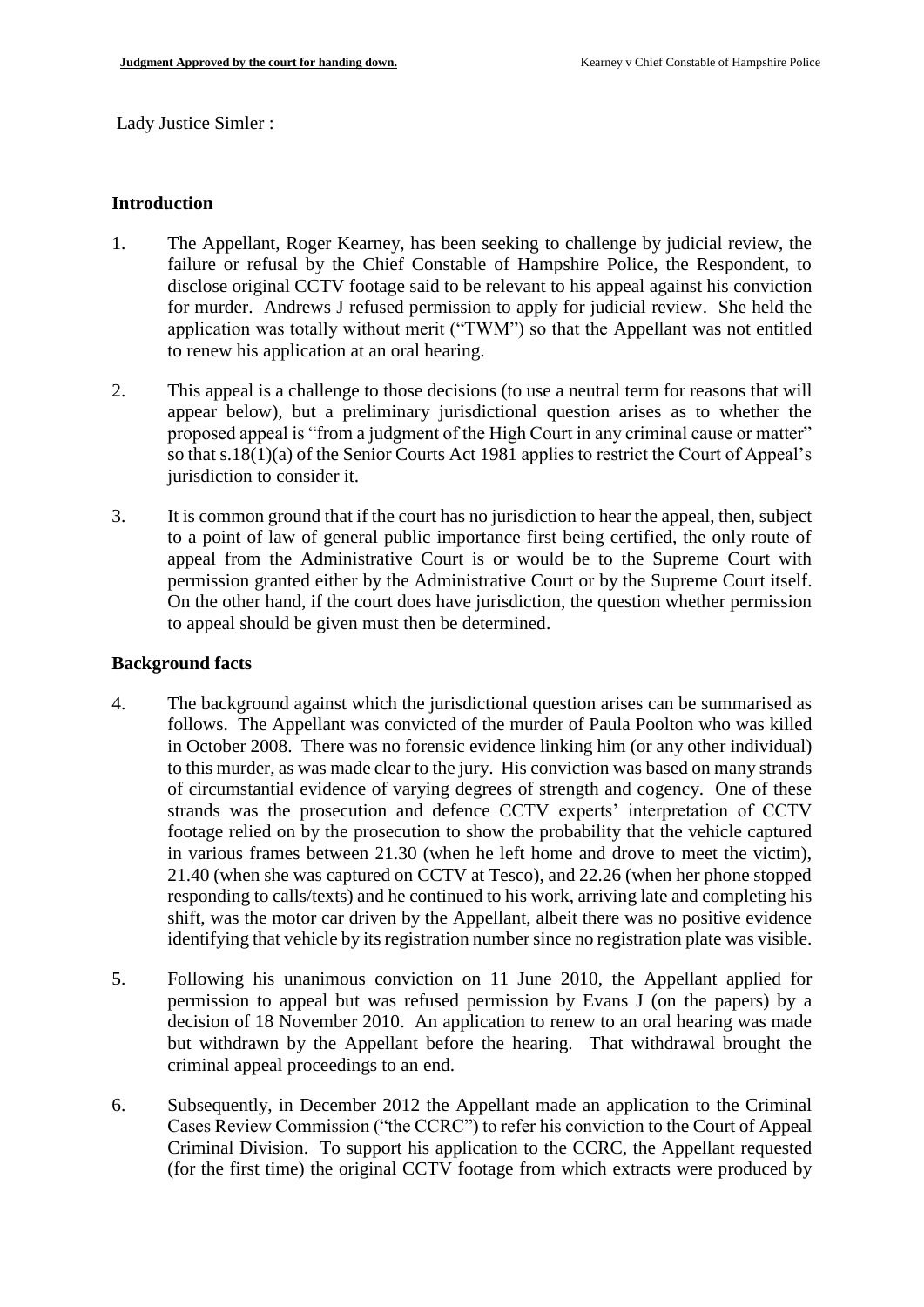the prosecution at his trial and assembled in a compilation disc played to the jury at trial. It is his case that the original footage is relevant to the question whether or not he left home in sufficient time to have committed the murder before he arrived at his place of work that evening. It is therefore relevant to the safety of his conviction and his alibi for the relevant time. The Appellant has obtained a preliminary report from an expert expressing a positive view on this question but he has asked to see the original CCTV footage given issues as to the quality of the compilation footage.

- 7. The Respondent originally expressed her willingness to disclose the material to the CCRC, but declined to disclose it to the Appellant directly.
- 8. The CCRC however, made clear that they did not propose to instruct their own expert to examine the footage. As the CCRC explained, it gave careful consideration to each of the submissions made on behalf of the Appellant regarding the CCTV evidence and considered whether any further work should be undertaken. It did not identify any work that it considered could potentially lead to a finding that would undermine the safety of the Appellant's conviction. In particular, it observed that both trial experts identified other vehicles which they considered presented in a similar way to the vehicle said to have been driven by the Appellant at the material time. Where there was a possibility that the captured image was of an alternative vehicle, this was highlighted. The CCRC found no evidence to suggest that the trial experts had not undertaken thorough and fully considered examinations of the material in question. Moreover, there were agreed sightings of the Appellant's car captured on the CCTV footage and the CCRC concluded that even if other vehicles indistinguishable to the Appellant's vehicle were captured on CCTV around the murder scene, outside the original timeframes, this would not significantly undermine the significance of the agreed sightings. For these and other reasons, the CCRC did not delay their decision on the Appellant's case to await disclosure of the original CCTV footage.
- 9. By a decision dated 31 October 2017, the CCRC concluded that there are no grounds to refer the Appellant's conviction to the Court of Appeal and declined to do so. By that time, the CCRC had undertaken its own enquiries and instructed further DNA testing but ultimately, had not been able to identify any new evidence or a new argument which it considered would give rise to a real possibility that the Court of Appeal would quash the Appellant's conviction. The CCRC gave comprehensive and cogent reasons for its adverse decision on the Appellant's prospects of success in an appeal against conviction.
- 10. Notwithstanding the CCRC's decision, and supported by a charity called "Inside Justice", the Appellant has continued to seek disclosure of the original CCTV footage. The Respondent has maintained her refusal to disclose the material to the Appellant, ultimately concluding that it is not required for a legal purpose because of the CCRC's disengagement. Further, and in any event, the Respondent concluded that it would be disproportionate to disclose the material in the particular circumstances.
- 11. By a judicial review claim form filed on 18 July 2018, the Appellant sought to challenge the refusal of post-conviction disclosure on public law grounds. The application was resisted. By a decision (again, using a neutral term) made on the papers, dated 11 October 2018, Andrews J refused permission to apply for judicial review and certified the application as TWM. The judge gave full reasons, concluding that there is no obligation on the Respondent in circumstances such as this to disclose material to assist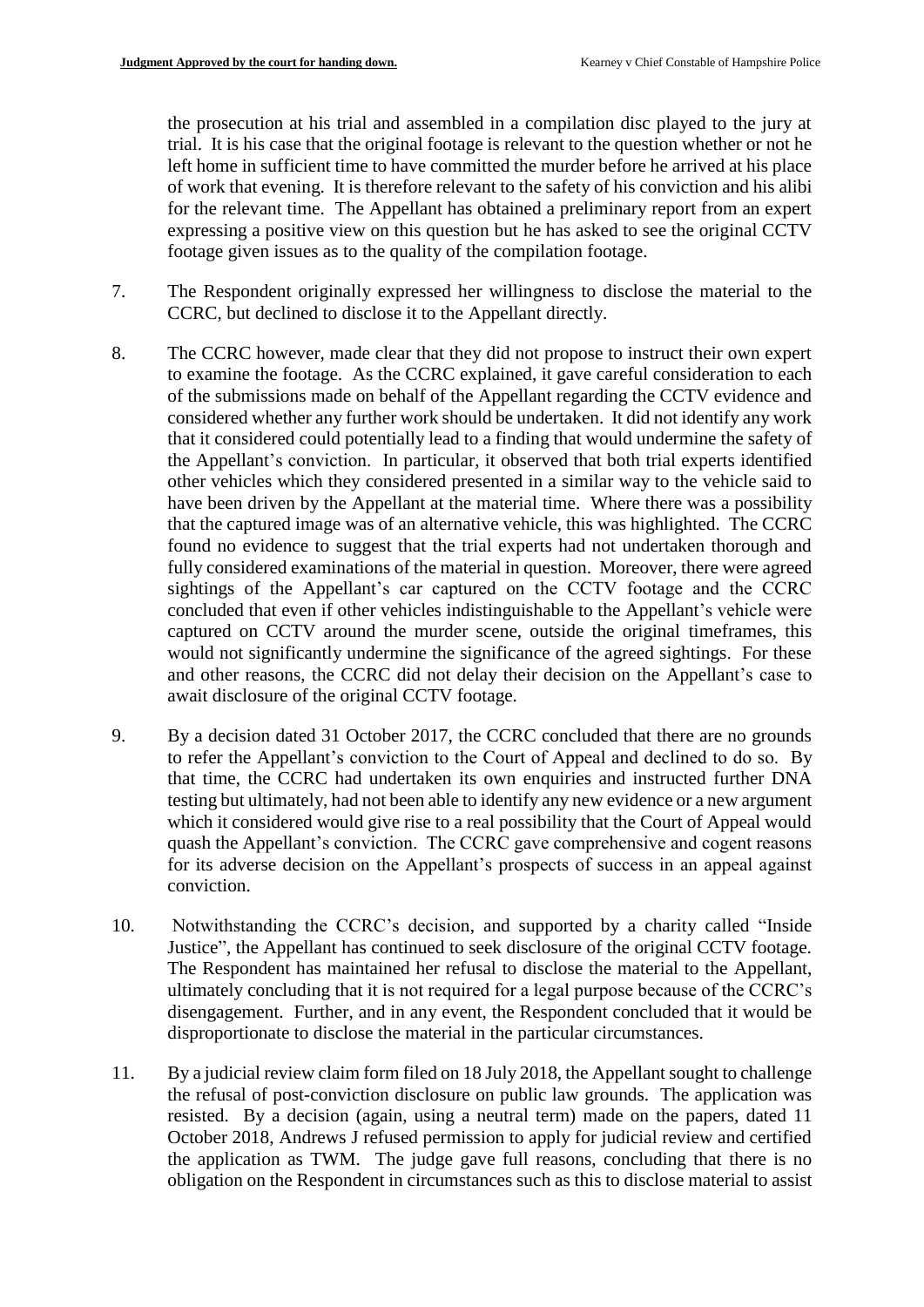the Appellant in an attempt to persuade the CCRC to change its mind. She observed that the Respondent fully complied with all her legal post-conviction disclosure obligations: the material requested was not new and it was rational for the Respondent to conclude that it is not material which might cast doubt on the safety of the conviction and that its disclosure would entail a disproportionate allocation of police resources. There was no prospect of establishing that the ongoing refusal is a disproportionate interference with the Appellant's human rights. The judge's certification of the application as TWM meant that the Appellant could not request that the decision to refuse permission should be reconsidered at an oral hearing.

## **The legal framework**

12. It has long been the case that appeals from the High Court in criminal causes or matters lie to the Supreme Court (and before its creation to the Judicial Committee of the House of Lords) and not to the Court of Appeal. This flows from successive statutory provisions, now found in s.18(1) of the Senior Courts Act 1981 ("the SCA") which provides:

"18. – Restrictions on appeals to Court of Appeal

(1) No appeal shall lie to the Court of Appeal –

(a) except as provided by the Administration of Justice Act 1960, from any judgment of the High Court in any criminal cause or matter;

(b) from any order of the High Court or any other court or tribunal allowing an extension of time for appealing from a judgment or order;

(c) from any order, judgment or decision of the High Court or any other court or tribunal which, by virtue of any provision (however expressed) of this or any other Act, is final."

It is common ground that the relevant provision here is  $s.18(1)(a)$  SCA and that there is no exception provided by the Administration of Justice Act 1960 ("the AJA") that is relevant to this case.

- 13. Section 151(1) SCA defines "cause" as meaning "any action or any criminal proceedings" and "matter" as meaning "any proceedings in court not in a cause."
- 14. Section 1 AJA provides:

"1. – Right of appeal.

(1) Subject to the provisions of this section, an appeal shall lie to the Supreme Court, at the instance of the defendant or the prosecutor, -

- (a) from any decision of the High Court in a criminal cause or matter; …"
- 15. The restriction on appeals to the Court of Appeal contained in s.18 SCA was considered in R (McAtee) v Secretary of State for Justice [2018] EWCA Civ 2851, [2019] 1 WLR 3766, where the Court of Appeal considered a number of earlier authorities in light of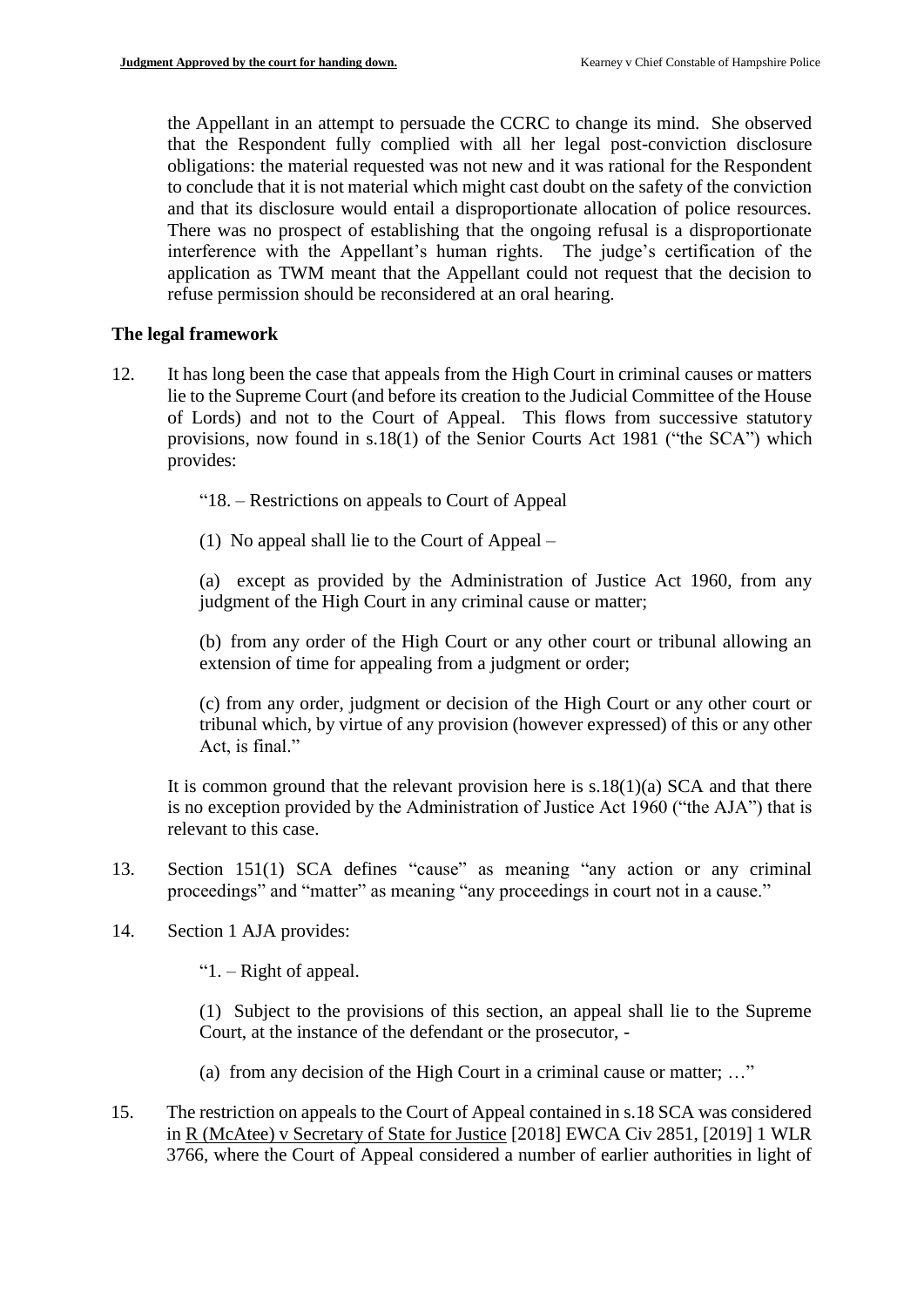R (Belhaj and another) v DPP and another (No.1) [2018] UKSC 33, [2018] 3 WLR 435.

16. McAtee concerned a judicial review challenge to the requirement to be subject to an indeterminate licence for a minimum period of ten years without any right of review (under the regime known as "IPP"). The claimant in that case sought a declaration that his IPP licence was incompatible with his Article 8 Convention rights. At paragraph 41, this court extracted the following principles, some overlapping, from the decision of the Supreme Court in Belhaj:

> "(1) For the purposes of s.18 of the Senior Courts Act 1981 a broad meaning is to be given to the phrase "criminal cause or matter".

> (2) The phrase applies with regard to any question raised in or with regard to proceedings, the subject matter of which is criminal, at whatever stage of the proceedings the question arises.

> (3) A decision on a matter which is collateral to the exercise of criminal jurisdiction will not necessarily be a decision in a "criminal cause or matter."

(4) A "matter" is wider than a "cause."

(5) It is necessary to focus on the nature and character of the underlying litigation in which the matter arises.

(6) Judicial review is not to be regarded as inherently a civil proceeding. It depends on the subject matter whether or not it is so in any given case."

17. At paragraphs 47 and 49 (there is no paragraph 48) the court observed:

"47. While the Supreme Court in *Belhaj* has affirmed the approach taken nearly 130 years ago in *ex parte Woodhall* and has endorsed a broad meaning for the words "criminal cause or matter", we make clear that, where this particular jurisdictional issue arises, a careful individual appraisal remains necessary by reference to the circumstances of each case. It certainly is not the law that just because the underlying proceedings are criminal in nature that any decision or step thereafter taken which has some sort of connection with those criminal proceedings is necessarily of itself a criminal cause or matter. That is made clear by Lord Sumption in *Belhaj* (at [20]) and in his approval of the approach and decision taken in *Guardian News.*

49. It is, in my view, accordingly salutary that there should not be an overexpansive interpretation of the phrase "criminal cause or matter" and neither should there be an over-expansive approach to addressing the jurisdictional issue. After all, while some cases in the Divisional Court or Administrative Court are at a second level of judicial decision making – for example, appeals by way of case stated – many are not (the present case is an example). If a case is a criminal cause or matter then the only route of appeal is to the Supreme Court. Not only is that complex and expensive for litigants but also (and importantly) such an appeal is only possible if the court has first certified that a point of law of general public importance arises. That is a high bar to cross; many, indeed most, cases are not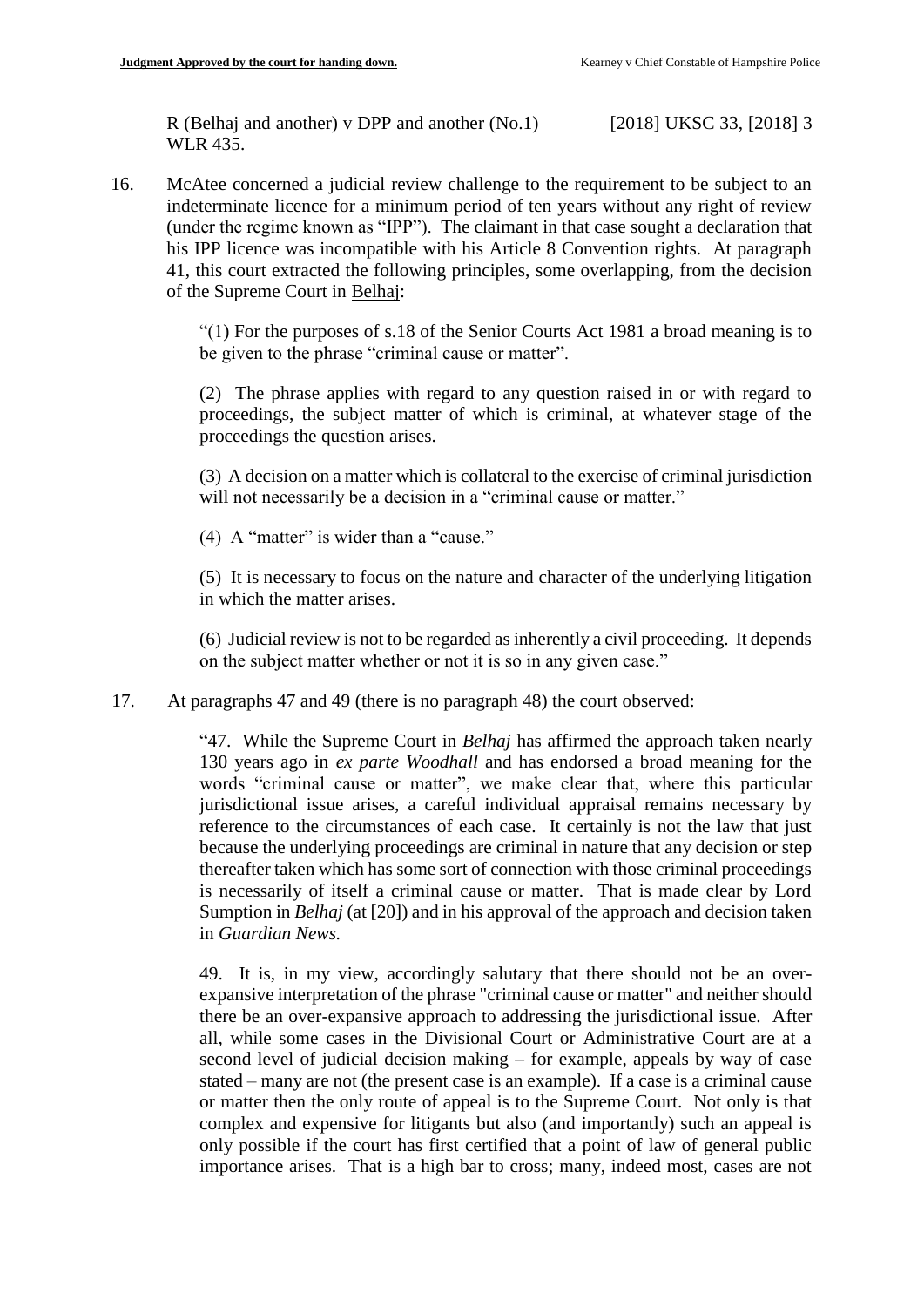likely to be able to cross it. Moreover, for those relatively few cases which do raise an important point of law, the Supreme Court will then be required to deal with them without what one would hope would be considered the benefit of the decision and reasoning of a three judge constitution of the Court of Appeal."

18. Nonetheless, the court concluded that McAtee's case fell clearly on the criminal side of the line. The fact that a declaration of incompatibility was sought, did not by itself mean the case was not a criminal cause or matter since that would be to allow form to triumph over substance. Such a declaration was sought entirely on the basis that if granted, it could result in an alteration to the licence provisions to which the claimant was subject as a fundamental part of his sentence. The statutory licensing regime was part and parcel of the sentence so that a challenge to it is a criminal cause or matter. Accordingly the court concluded that it had no jurisdiction to entertain the application in that case.

#### **The arguments advanced by the parties**

- 19. Mr Philip Rule of counsel, who has made submissions on the preliminary question of jurisdiction on behalf of the Appellant, advances four principal arguments to found this court's jurisdiction to consider his appeal, in summary as follows. First, he submits the decision of Andrews J in the Administrative Court is not a "judgment … in a criminal cause or matter" because the Appellant's case is properly collateral to any criminal cause or matter and not within it, just as the proceedings in R (Guardian News and Media Ltd) v City of Westminster Magistrates Court [2011] EWCA Civ 118, [2011] 1 WLR 3253, were truly collateral. It is mere happenstance that the relevant police force has the documents he seeks. They could have been held by a local authority and therefore at an even further remove from any criminal proceedings. Further, the judicial review proceedings involve different parties to those who would be involved in any relevant criminal cause or matter, and a decision of an executive officer (not a court) in relation to disclosure obligations, which is well within the supervisory jurisdiction of the courts and is the subject of the public law review challenge. There are no extant criminal proceedings (and so no underlying criminal litigation), and the Appellant is many steps away from reaching even the first stage of any future criminal appeal, which is at this stage no more than a speculative possibility.
- 20. Nor, he submits in any event, is the decision below a "judgment". Consistently with what Mr Rule submits is the recognised distinction in criminal proceedings between a judgment (the pronouncement in court) and order (the formal paper order that follows), s.18(1) SCA is careful to distinguish between what is a "judgment" and what is merely a decision or order. Section 18 (1)(a) makes clear that the prohibition relates only to judgments.
- 21. The second and third arguments advanced are overlapping. Mr Rule submits that if a literal construction of s.18(1)(a) SCA produces the result contended for by the Respondent, the court is bound to construe the words in that section ("judgment" and/or "criminal cause or matter") restrictively and give them as narrow a meaning as possible consistently with the fundamental right to access to justice whether at common law or by reference to Article 6 of the Convention and ss.3 and/or 6 of the Human Rights Act 1998. Mr Rule relies on the judgment of the Supreme Court in R (UNISON) v Lord Chancellor [2017] UKSC 51, [2017] 3 WLR 409, especially at paragraphs 76-85, and submits the right of access to justice applies to appeal rights, particularly where a first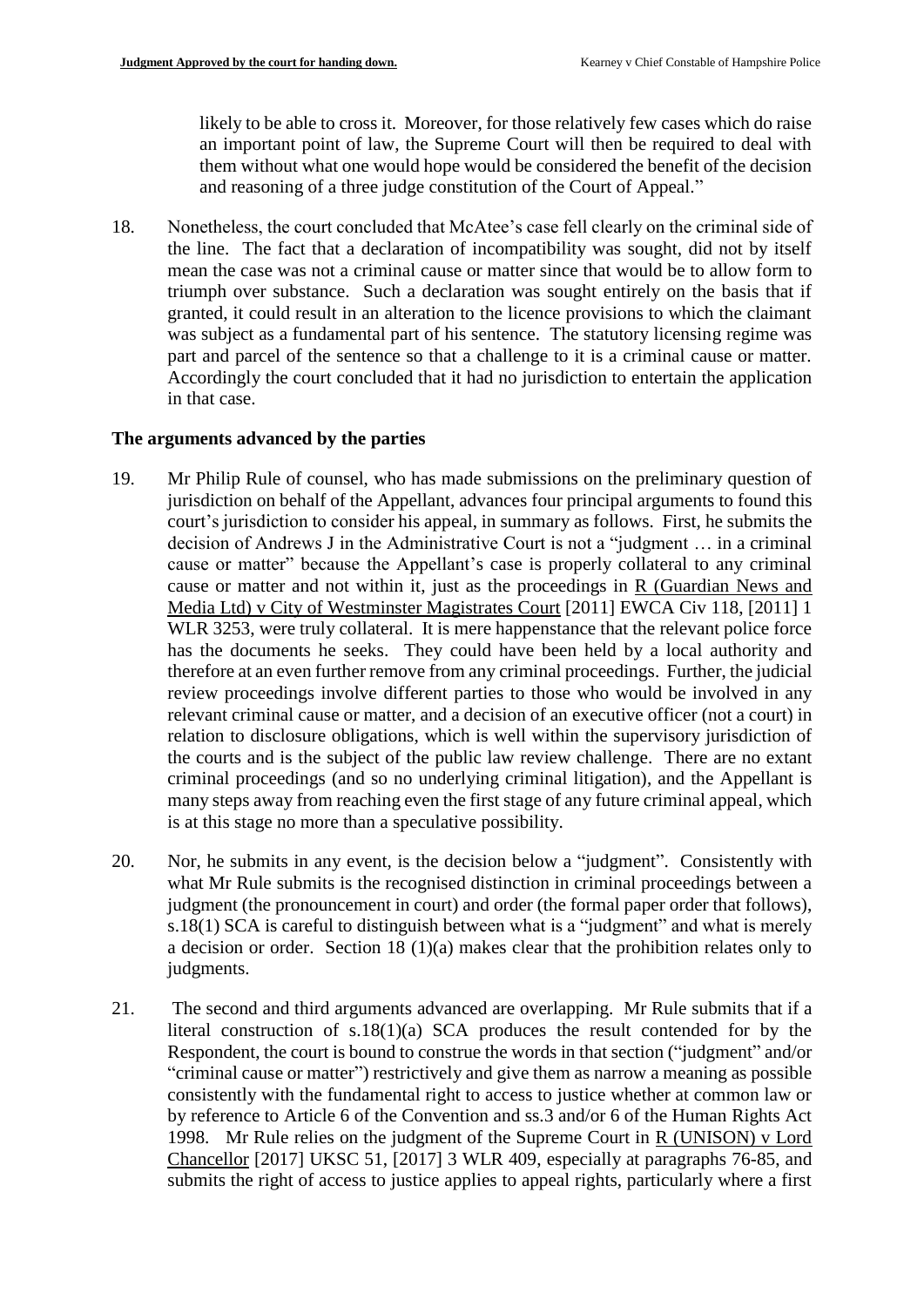instance decision is made without oral argument, and is infringed where the means of correcting error in the functioning of the system is lost. Here, he complains that a single judge alone has considered this case on the papers, without an oral hearing because of the TWM certification (pursuant to CPR  $54.12(7)$ ). In those circumstances, to be deprived of any right of appeal to the Court of Appeal, particularly in the context of disclosure obligations concerning material with potential bearing on a miscarriage of justice, is an unjustified restriction on the Appellant's access to justice. Mr Rule relies on the safeguards in the TWM process which have been held to include the ability for a claimant to access an appeal to the Court of Appeal (see for example, the observations of Maurice Kay LJ Grace v SSHD [2014] EWCA Civ 1091, [2014] 1 WLR 3432) but submits this safeguard would not be available here on the Respondent's approach. The Appellant has also been deprived of the opportunity available under CPR 52.8(5) of this court itself giving permission to apply for judicial review and/or hearing the judicial review itself. Those implications have not been adequately considered, and Parliament could not have intended those consequences to follow from the general terms of the relevant CPR rules. To deny the Appellant a right of appeal against both decisions is either ultra vires the primary legislation or contrary to the legislative purpose, and so there must be an interpretation that is consistent with the common law rights of effective access to the courts. He submits that the proper conclusion is therefore that this court does have jurisdiction to consider this appeal and/or the criteria by which to certify any case as TWM must be restricted.

- 22. Thirdly, even if the proceedings do constitute a criminal cause or matter, the Appellant contends that a convicted person has a recognised common law right to disclosure of information casting doubt on the safety of his conviction so that these proceedings concern the determination of his civil rights and engage Article 6 of the Convention. While he accepts that Article 6(1) does not guarantee a right of appeal from a first instance decision, Mr Rule submits that where domestic law provides such a right, it must be operated in a way that is compatible with the Convention. To act compatibly in these circumstances, the court ought to construe the legal framework in accordance with ss.3 and/or 6 of the Human Rights Act 1998 as not excluding a right of appeal to this court. Mr Rule also relies on the additional possibility of a freestanding right of appeal being recognised as available under s.9 of the Human Rights Act 1998 where Article 6 would otherwise be violated, to remedy the unfairness otherwise created by s.18(1) SCA, as discussed in CGU International Insurance Plc v AstraZeneca Insurance Co Ltd [2006] EWCA Civ 1340, [2007] Bus LR 162.
- 23. Fourth and finally, Mr Rule contends in the further alternative that, uniquely in this case, any changed approach to the jurisdiction of the courts understood at the date of the decision of Andrews J ought not to be applied retrospectively to deny any prospect of review of that decision. Andrews J would have understood that if shown to be plainly wrong, her decision could be set aside by the Court of Appeal. She would not have understood that no potential for reconsideration by this court was available.
- 24. The Respondent resists those submissions. First, Mr Matthew Holdcroft who appears for the Respondent, contends the decision of Andrews J was a judgment in a criminal cause or matter on the ordinary construction of s.18(1)(a) SCA. He relies on the need to focus on the nature and character of the underlying litigation in which the matter arises (the fifth principle stated in McAtee). Here the underlying purpose of the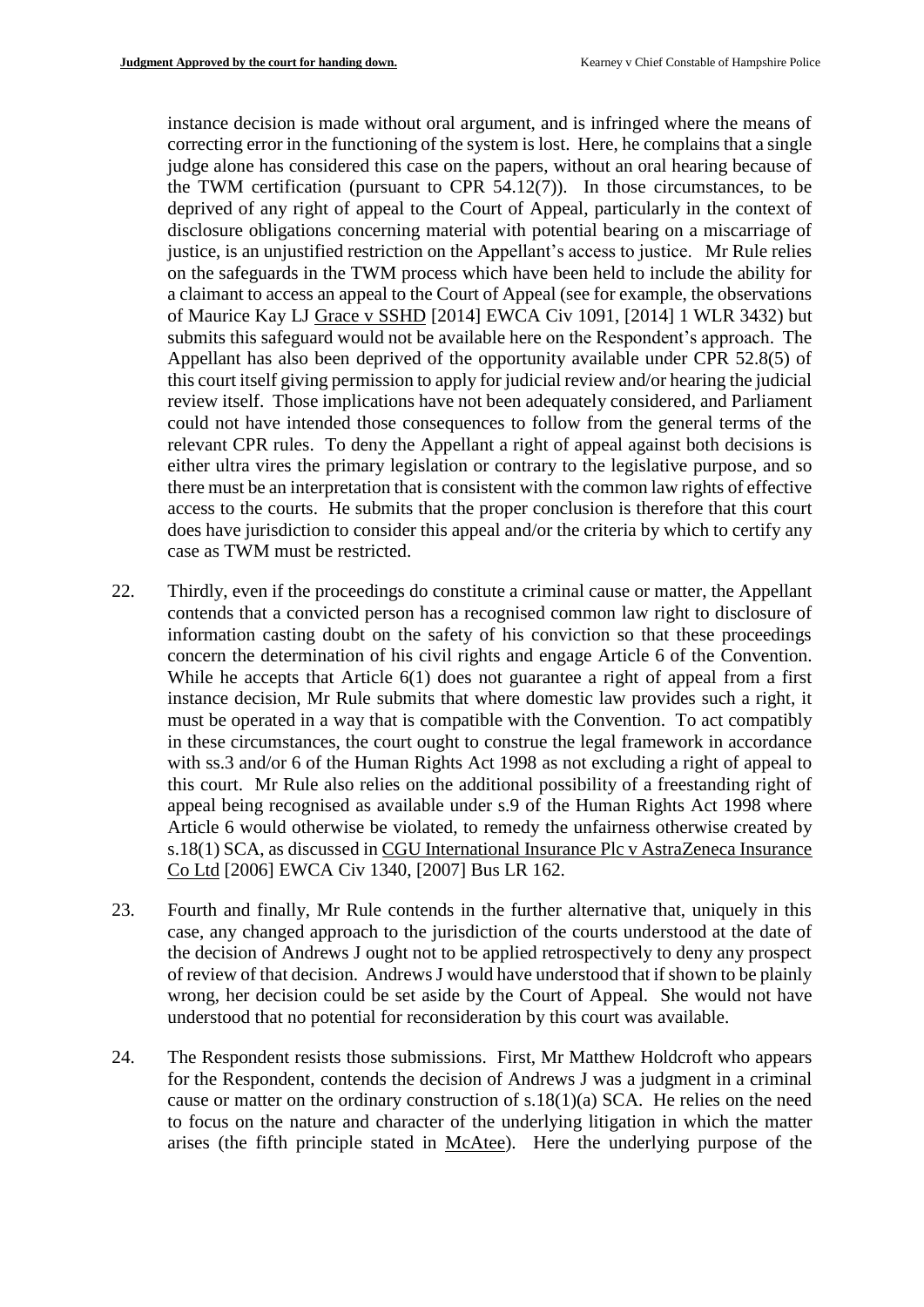Appellant's application is to challenge his criminal conviction. There is no other collateral purpose.

- 25. He places particular reliance on R (Nunn) v Chief Constable of Suffolk Police [2014] UKSC 37, [2015] AC 225 where the court acknowledged the existence of criminal cases involving miscarriages of justice but held that it did not follow from such cases that the law ought to impose a general duty on police forces holding archived investigation material, to respond to every request for further inquiry made on behalf of those disputing the correctness of their convictions. The court held there is no such duty. Just as the duty of disclosure pending appeal is limited to material that can be demonstrated to be relevant to the safety of the conviction, after appellate rights afforded by the system are exhausted, the continuing disclosure obligations are also limited. There is a public interest in finality of proceedings, and after the conclusion of proceedings, the disclosure obligation arises where material comes to light that might afford arguable grounds for contending that the conviction was unsafe.
- 26. Mr Holdcroft relies on the similarity of the issue in Nunn to that which arises in this case and although the question of criminal cause or matter was not explicitly addressed in Nunn, the appeal went directly to the Supreme Court and provides implicit support for treating this application as a criminal cause or matter.
- 27. Secondly, the Respondent submits that Andrews J's decision is a "judgment" within the meaning of paragraphs 6.1 and 6.2 of Practice Direction (Citation of Authorities) [2001] 1 WLR 1001 which identify "categories of judgment" as including "decisions on applications that only decide that the application is arguable". Furthermore, the Respondent submits that s.18(1)(a) SCA must be read together with s.1 AJA so that whether her decision is described as a decision, order or judgment does not impact upon the fact that an appeal only lies to the Supreme Court.
- 28. As for the alternative arguments based on rights of access to justice, Mr Holdcroft contends that the Appellant has in fact enjoyed unimpeded access to justice having received a fair trial and had available to him the opportunity to appeal to the Court of Appeal (Criminal Division) and the benefit of consideration by the CCRC. Moreover, he submits that reliance on CPR 52.8(2) is misconceived. The CPR cannot circumvent the clear and unambiguous language of two statutes whose intent is clear. The degree of intrusion on the right of access to the court is clearly delineated and is reasonably necessary to fulfil the legislative objective. There is no warrant for interpreting the words judgment or criminal cause or matter any differently. Finally, Mr Holdcroft disputes that the Appellant is in a unique situation and submits there is no changed approach to the court's jurisdiction to deal with cases such as this.

## **Discussion and conclusions**

- 29. Despite his clear and well-structured arguments, I do not accept the submissions made by Mr Rule and have concluded that the decision of Andrews J falls clearly on the wrong side of the jurisdictional line so far as the Appellant is concerned, and is a judgment in a criminal matter. Accordingly, by reason of the provisions of s.18(1) SCA this court has no jurisdiction to hear this appeal. My reasons are as follows.
- 30. The words "judgment … in any criminal cause or matter" now contained in s.18(1) SCA first appeared in s.47 of the Supreme Court of Judicature Act 1873. This provided: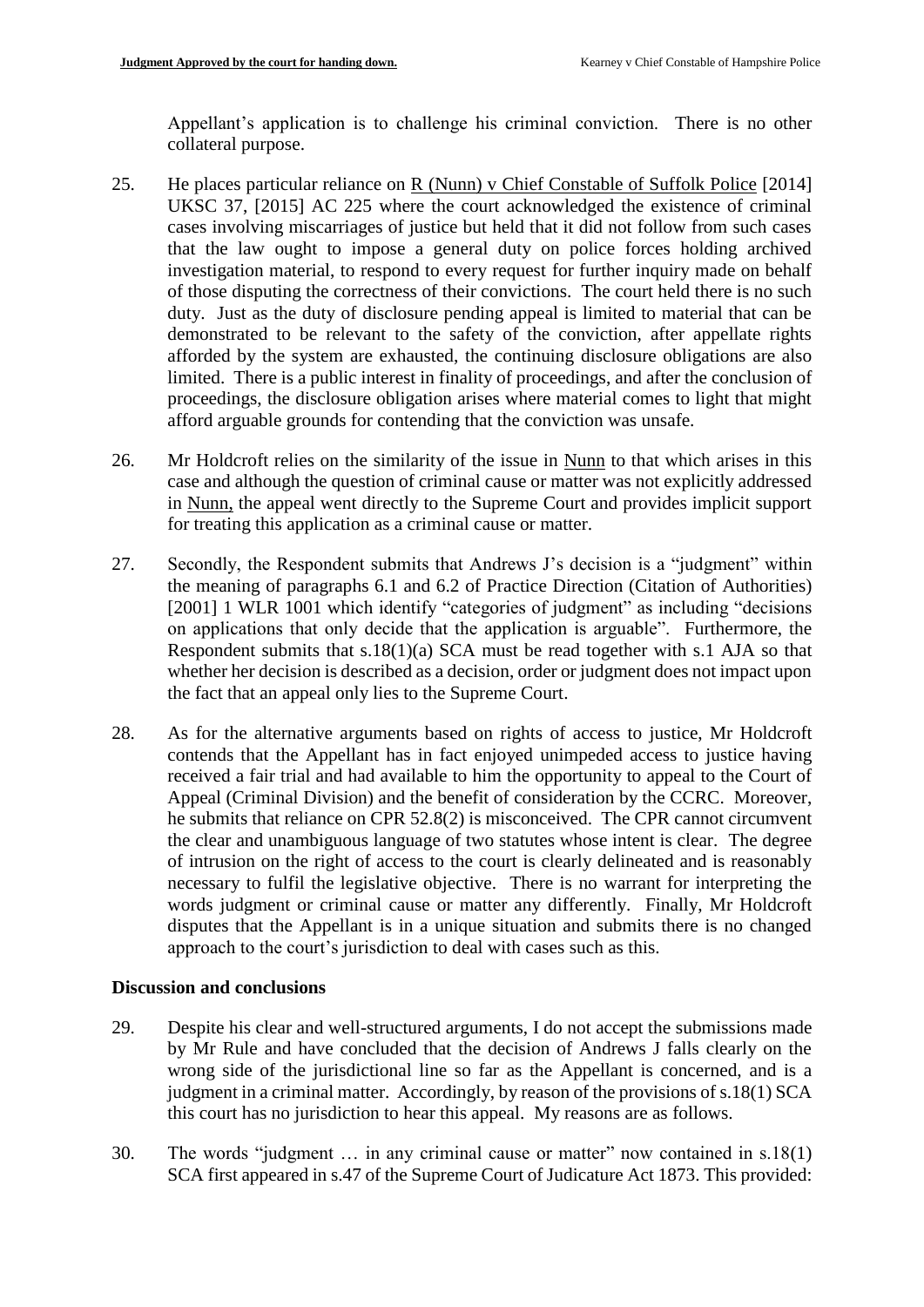"47. Provision for Crown cases reserved.

The jurisdiction and authorities in relation to questions of law arising in criminal trials which are now vested in the Justices of either Bench and the Barons of the Exchequer by the Act of the session of the eleventh and twelfth years of the reign of Her present Majesty, chapter seventy-eight, intituled "An Act for the further amendment of "the administration of the Criminal Law," or any Act amending the same, shall and may be exercised after the commencement of this Act by the Judges of the High Court of Justice, or five of them at the least, of whom the Lord Chief Justice of England, the Lord Chief Justice of the Common Pleas, and the Lord Chief Baron of the Exchequer, or one of such chiefs at least, shall be part. The determination of any such question by the Judges of the said High Court in manner aforesaid shall be final and without appeal; and no appeal shall lie from any judgment of the said High Court in any criminal cause or matter, save for some error of law apparent upon the record, as to which no question shall have been reserved for the consideration of the said Judges under the said Act of the eleventh and twelfth years of Her Majesty's reign."

(Emphasis added).

31. In an early case in which the phrase was interpreted, The Queen, On the Prosecution of Hargraves and Others v Steel and Others (1876) 2 QBD 37, the Court of Appeal held that a costs order fell within the meaning of "judgment" because it was a consequence of the judgment in the case:

> "the general right of appeal given by s.19 from any judgment of the High Court is excepted in any criminal cause or matter; that the costs were the consequence of the judgment, and were within the exception; and that the Court of Appeal had no jurisdiction."

32. In ex parte Alice Woodhall (1888) 20 QBD 832 the Court of Appeal applied the provisions of s.47 of the 1873 Act to a "decision by way of judicial determination", suggesting that the two terms were used interchangeably, and the term "judgment" was intended to be broadly interpreted as including orders and decisions:

> "I think that the clause of s.47 in question applies to a decision by way of judicial determination of any question raised in or with regard to proceedings, the subjectmatter of which is criminal, at whatever stage of the proceedings the question arises."

33. In 1925, s.47 of the 1873 Act was replaced by s.31 of the Supreme Court of Judicature (Consolidation) Act 1925 in the following terms:

"31.— Restrictions on appeals.

(1) No appeal shall lie—

(a) except as provided by the Criminal Appeal Act 1907, or this Act, from any judgment of the High Court in any criminal cause or matter;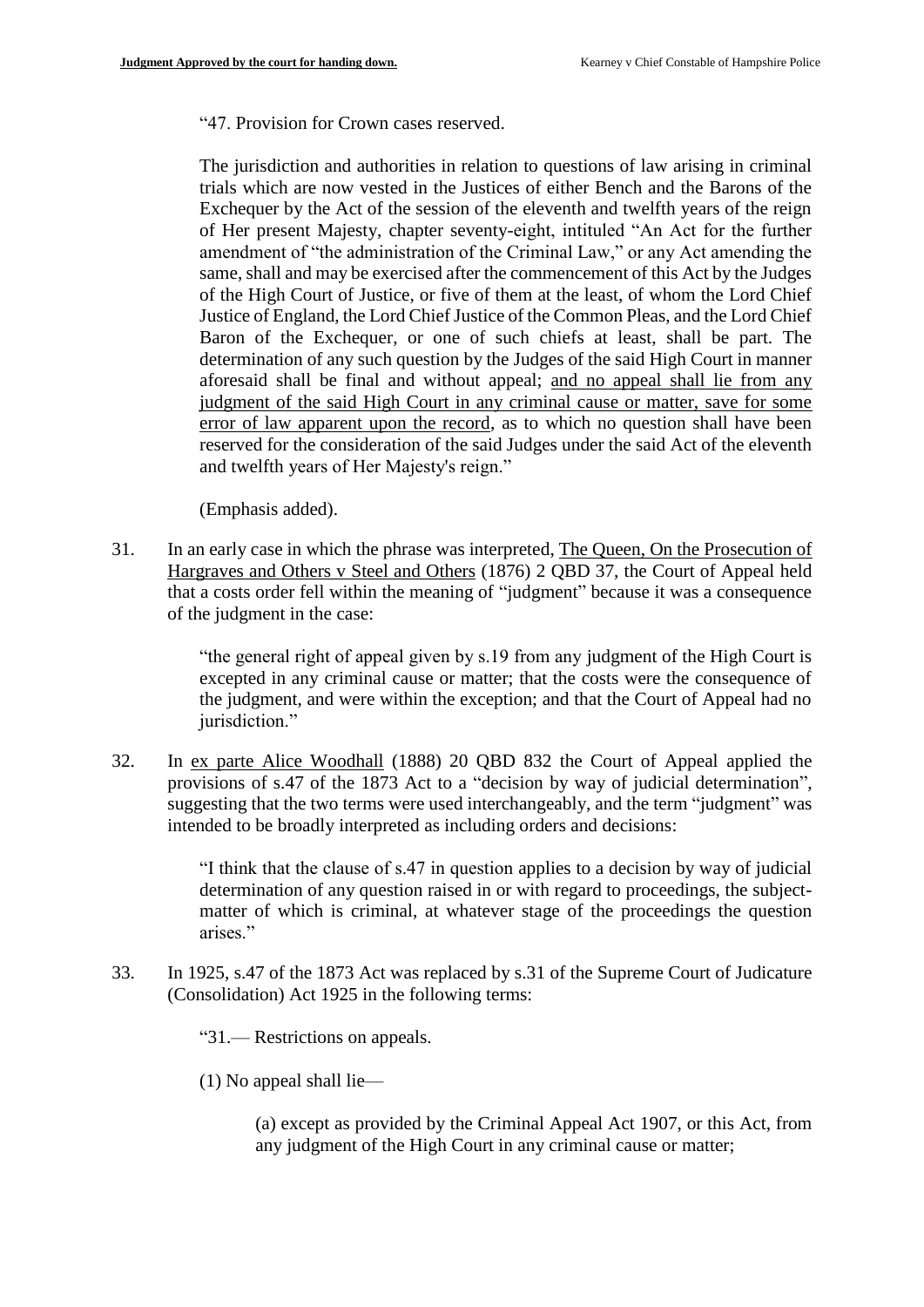(b) from an order allowing an extension of time for appealing from a judgment or order;

(c) from an order of a judge giving unconditional leave to defend an action;

(d) from the decision of the High Court or of any judge thereof where it is provided by any Act that the decision of any court or judge, the jurisdiction of which or of whom is now vested in the High Court, is to be final."

34. Section 31(1)(a) of the 1925 Act was amended by s.1 AJA, which used the term "decision" rather than "judgment":

"1.— Right of appeal.

(1) Subject to the provisions of this section, an appeal shall lie to the Supreme Court, at the instance of the defendant or the prosecutor,—

- (a) from any decision of the High Court in a criminal cause or matter ..".
- 35. Section 18 of the Supreme Court Act 1981 replaced s.31 of the 1925 Act. This Act was renamed the Senior Courts Act 1981 ("the SCA"), however the wording of s.18 remained unchanged. For convenience it is set out again:

"18.— Restrictions on appeals to Court of Appeal.

(1) No appeal shall lie to the Court of Appeal—

(a) except as provided by the Administration of Justice Act 1960, from any judgment of the High Court in any criminal cause or matter;

(b) from any order of the High Court or any other court or tribunal allowing an extension of time for appealing from a judgment or order;

(c) from any order, judgment or decision of the High Court or any other court or tribunal which, by virtue of any provision (however expressed) of this or any other Act, is final."

(Emphasis added)

36. The distinction sought to be drawn by the Appellant between a "judgment" on the one hand and a mere decision or order on the other is not supported by the legislative history, or any judicial decision drawn to the court's attention. Although it is true that s.18 $(1)(b)$  and  $(1)(c)$  SCA are more specific in their references to orders and decisions (the former in terms of "any order of the High Court… allowing an extension of time for appealing from a judgment or order" and the latter in terms of "order, judgment or decision of the High Court… which, by virtue of any provision (however expressed) of this or any other Act, is final") there is no consistency in the use of the different terms in s 18(1) SCA or its predecessor sections, and no clearly delineated distinction between judgments and orders exists in the context of criminal proceedings. In the circumstances, I do not read these provisions as intended to have discriminating effects in this context. Rather it seems to me that the terms "decision", "order", and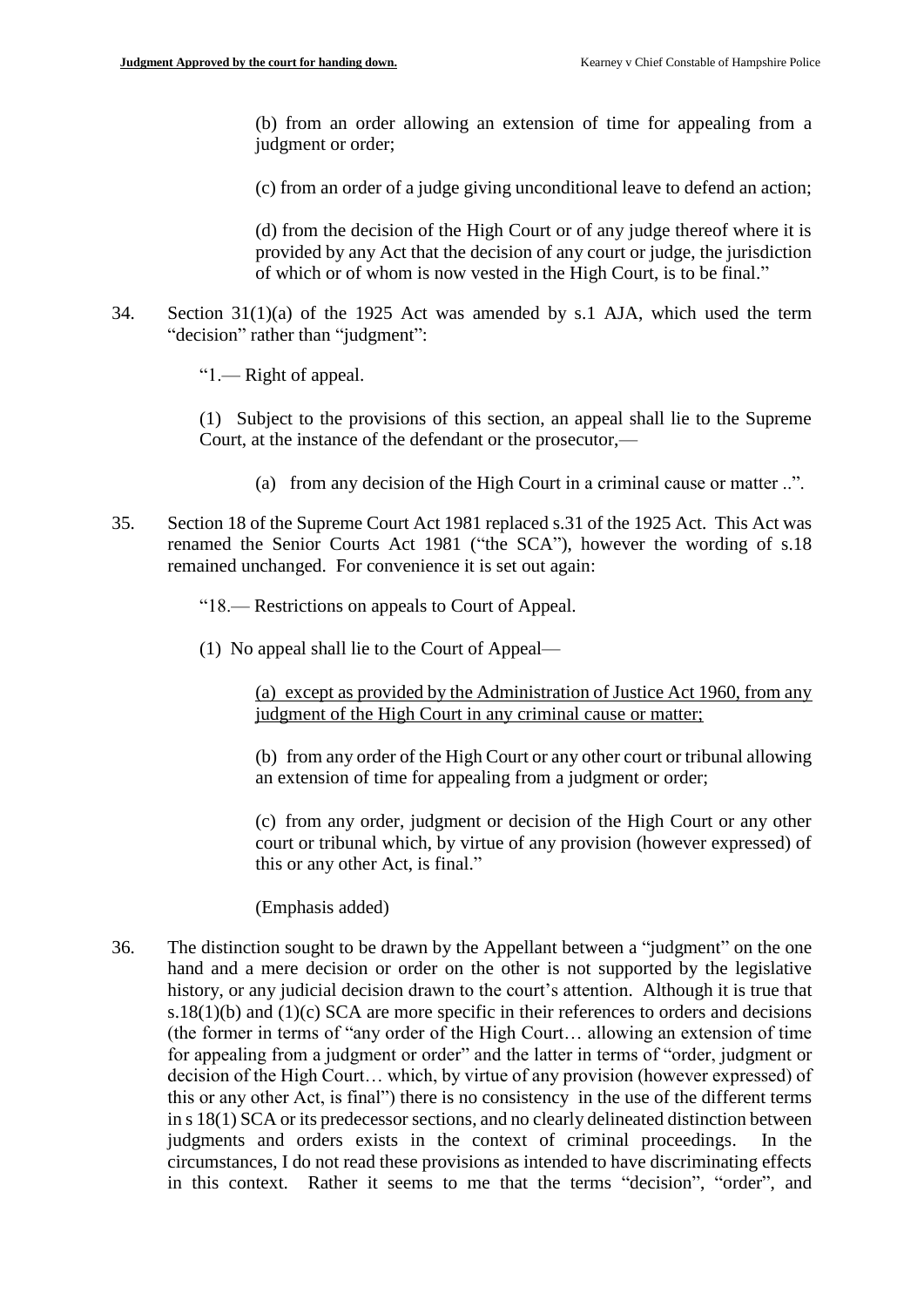"judgment" are used to an extent interchangeably in order to achieve the result that any judicial determination of any question raised in or with regard to criminal proceedings is covered, and that Parliament can be presumed to have legislated in the knowledge of, and having regard to, the judicial decisions referred to above: see Barras v Aberdeen Steam Trawling and Fishing Co Ltd [1933] UKHL 3, [1933] AC 402 at 411.

- 37. That conclusion is reinforced by the need to read s.18(1) SCA together with s.1(1) AJA which makes clear that appeals lie "from any decision of the High Court in a criminal cause or matter" to the Supreme Court, and not the Court of Appeal, the clear purpose of s.18(1) SCA being to prevent certain High Court decisions being appealed to the Court of Appeal, whether they take the form of orders or judgments.
- 38. A similar argument to that advanced by Mr Rule in this case was rejected by the House of Lords in Government of the United States of America v Montgomery and another [2001] UKHL 3, [2001] 1 WLR 196. The case concerned an appeal from restraint orders made by Collins J in the High Court under [s.77](https://www.bailii.org/uk/legis/num_act/cja1988172/s77.html) of the [Criminal Justice Act](https://www.bailii.org/uk/legis/num_act/cja1988172/)  [1988](https://www.bailii.org/uk/legis/num_act/cja1988172/) against two appellants. The orders restrained them from disposing of various assets and required the disclosure of financial information to support confiscation orders which had been made by a Federal District Court in the United States against one of the appellants and her former husband, following the conviction of the latter in 1984 for fraud against the Government of the United States. At paragraph 13 Lord Hoffmann said:

"13. Mr Mitchell QC, who appeared for the US Government, submitted that whether the restraint order had been made in a criminal cause or matter or not, it was an "order" and not a "judgment" within the meaning of section 18(1)(a). In civil procedure there was a distinction between judgments and orders, which was discussed by Lord Esher MR in Onslow v Commissioners of Inland Revenue (1890) 20 QBD 465. Put shortly, a judgment was a decision obtained in an action. Other decisions of the court were orders. But this distinction is impossible to transpose into criminal procedure. Ever since the phrase "judgment of the High Court in any criminal cause or matter" first appeared in section 47 of the Judicature Act 1873, it has been uniformly interpreted as applying generally to all orders made in a criminal cause or matter: see R v Steel (1876) 2 QBD 37; Ex parte Alice Woodhall (1888) 20 QBD 832. I would therefore reject this submission."

That conclusion is binding on this court.

- 39. For all these reasons the word "judgment" is interpreted broadly and encompasses any decision or order by way of judicial determination of any question raised in or with regard to proceedings, the subject-matter of which is criminal, at whatever stage of the proceedings the question arises.
- 40. Turning to the phrase "criminal cause or matter", the courts have repeatedly declined to provide an exhaustive definition of what is or is not a criminal cause or matter. But since the decision in ex parte Woodhall (1888) 20 QBD 832 it has been necessary to have regard to the underlying subject matter of the proceedings to determine whether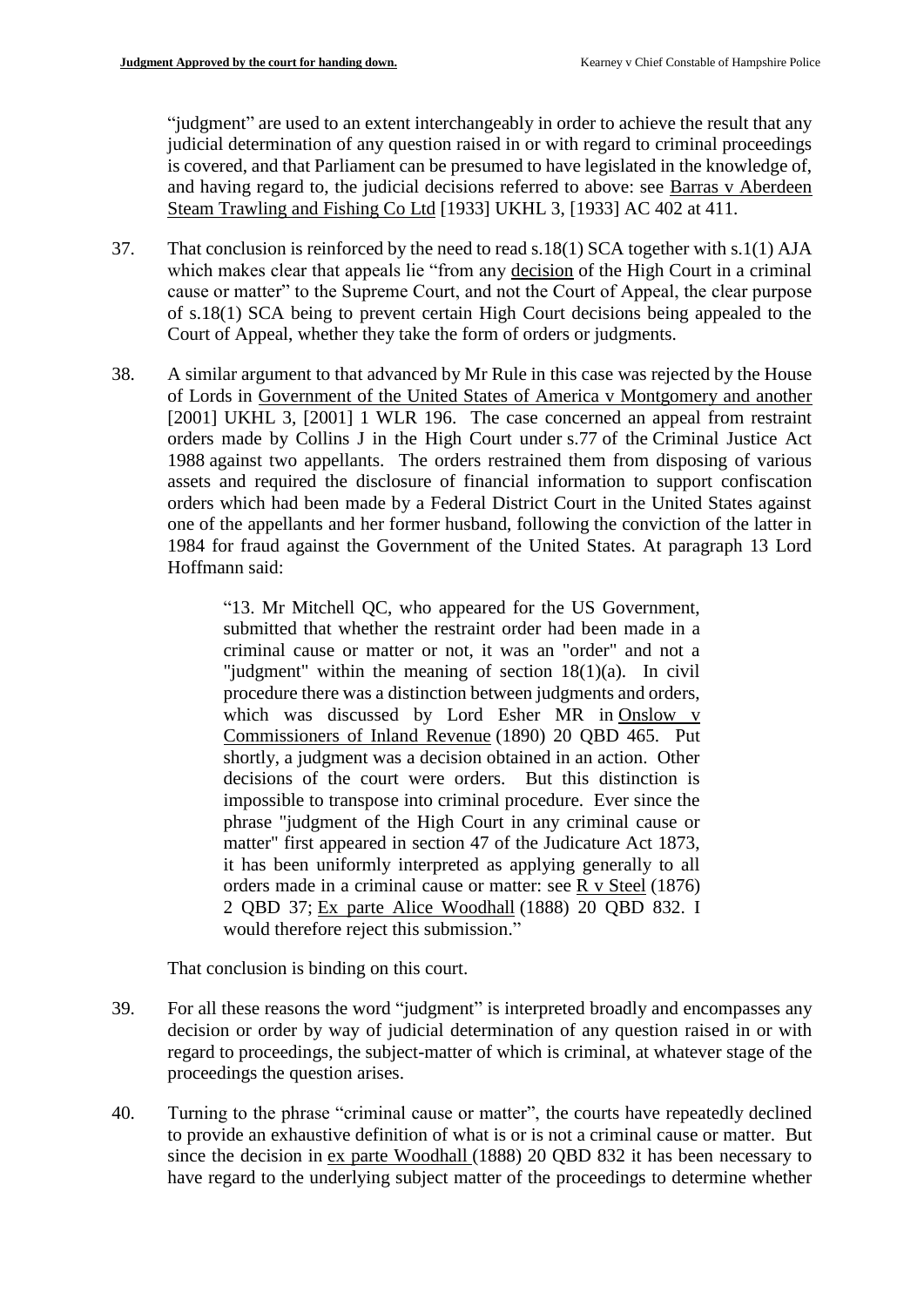something is a criminal cause or matter. The mere fact that the decision under challenge is a decision of an executive officer challenged on public law grounds in judicial review proceedings, which are themselves civil proceedings, does not mean that they are not proceedings in a criminal cause or matter. That approach was endorsed by the Supreme Court in Belhaj, where, albeit by reference to s.6 of the Security and Justice Act 2013, Lord Sumption JSC said in the context of judicial review claims:

"…in its ordinary and natural meaning "proceedings in a criminal cause or matter" include proceedings by way of judicial review of a decision made in a criminal cause…" (paragraph 15).

41. At paragraph 17 Lord Sumption discussed the fact that although the High Court has only a very limited original criminal jurisdiction, it has an extensive supervisory criminal jurisdiction by way of review of decisions made in the course of criminal proceedings or in relation to prospective criminal proceedings, mainly but not only in cases where there is no statutory avenue of appeal. He continued:

> "It follows that judicial review as such cannot be regarded as an inherently civil proceeding. It may or may not be, depending on the subject matter. What is clear is that it is an integral part of the criminal justice system, whose availability is in many cases essential to the fairness of the process and its compliance with Article 6 of the Human Rights Convention. It is against this background that one must construe the phrase "proceedings in a criminal cause or matter" as it appears in s.6(11) of the Justice and Security Act 2013."

42. Further at paragraph 20 (with which Lady Hale PSC agreed) Lord Sumption essentially aligned the position under s.6 of the 2013 Act with the position relating to rights of appeal. In that regard he said a "cause" is "a proceeding, civil or criminal, actual or prospective, before a court"; and a "matter" is something wider, namely "a particular legal subject-matter, although arising in different proceedings". He continued:

> "That is why a "criminal cause or matter" in the Judicature Acts extends to a judicial review in the High Court of a decision made in relation to actual or prospective criminal proceedings: see R (Aru) v Chief Constable of Merseyside Police …The reality of the Appellants' application is that it is an attempt to require the Director of the Public Prosecutions to prosecute Sir Mark Allan. That is just as much a criminal matter as the original decision of the Director not to prosecute him. I find it difficult to conceive that Parliament could have intended to distinguish between different procedures having the same criminal subject-matter and being part of the same criminal process. This would have been a strange thing to do. But if the draftsman had intended it, he could have achieved it easily enough, for example by omitting the reference to a "matter".

That approach applies equally here.

43. The reality of the Appellant's application for judicial review is that it forms part and parcel of an attempt to reopen his appeal against conviction. The application is preliminary to and in that sense "an integral part of" criminal proceedings, namely the appeal the Appellant hopes ultimately to pursue. The very rights he seeks to exercise, post-conviction and appeal disclosure obligations of the police, are parasitic on criminal proceedings. The duty he complains has been wrongly exercised only arises as a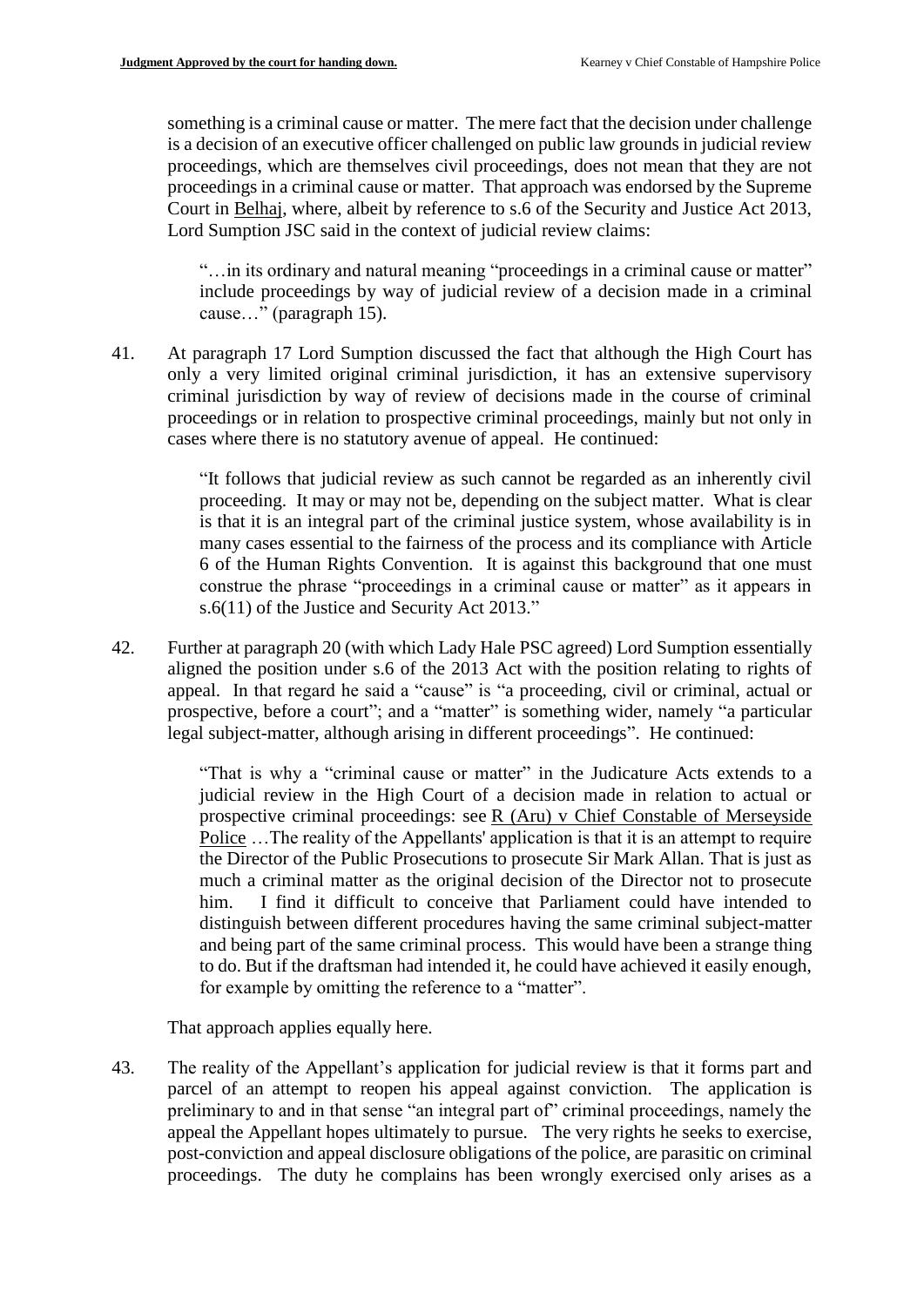consequence of the criminal proceedings for murder. The suggestion that it is the police who simply happen to have the material, and mere happenstance, is untenable. If the disclosure application concerned material held by a different body, altogether different disclosure obligations would be involved, and the basis for any judicial review application would be different. In short, different proceedings would be involved. The only reason the Appellant requires the original CCTV footage is so that it can be deployed to support an appeal against his murder conviction. The fact that no appeal has yet been lodged is beside the point. Proceedings brought prior to initiating an appeal, or post-conviction, are both encompassed within it.

- 44. The order relied on by Mr Rule made in R (Stone) v Chief Constable of the Kent Constabulary (C1/2013/1702) which was simply an order refusing permission to appeal on the papers, cannot be regarded as binding, nor in light of McAtee is it persuasive given the limited information available in relation to it. The case concerned a postconviction judicial review challenge based on a legitimate expectation said to arise from an initial agreement by police to disclose forensic evidence thought to go to the safety of conviction. The High Court held that the initial agreement to disclose was due to the fact that the police had been misled. In a 2013 order Aikens LJ noted that "*the refusal of Kent Police to give access to papers"* was the *"proper province for potential judicial review proceedings and is very far removed from either the past or any hypothetical future criminal proceedings*". However, the full facts and arguments of this case are not known and detailed reasons for the finding that the Court of Appeal did have jurisdiction were not articulated and cannot now be identified.
- 45. I accept as the Appellant has submitted, that none of the binding authorities is concerned with a case where the judicial review is concerned with obtaining disclosure for the purpose of defending criminal proceedings or bringing an appeal. Nunn was such a case but is not a binding authority because the question whether the judicial review application was a criminal cause or matter was assumed and not determined in the proceedings. But to my mind Nunn is highly persuasive given that the nature of the claim was identical to the Appellant's claim (involving as it did a judicial review of the refusal of the prosecuting police force to disclose materials for the purpose of a potential appeal against conviction) and both parties and the Supreme Court proceeded on the basis that the appeal lay directly to the Supreme Court from the decision of the Divisional Court, and by necessary implication involved a criminal cause or matter.
- 46. I do not regard this conclusion as surprising: the connection with the criminal process could hardly be closer. Not only is the sole purpose of the judicial review application to obtain material for the purposes of a criminal appeal but the Respondent is the police force responsible for the prosecution, and the legal basis for the claim is the common law duty of disclosure owed by a prosecutor post-conviction and appeal, as recognised in Nunn.
- 47. The case of R (Guardian News and Media Ltd) v City of Westminster Magistrates Court [2011] [EWCA Civ 1188,](https://www.bailii.org/ew/cases/EWCA/Civ/2011/1188.html) [2011] 1WLR 3253 is very different. It concerned extradition proceedings brought by the Government of the United States of America relating to two individuals accused of bribery. In the course of the extradition hearing held in public in the Magistrates Court (and accepted by all to be criminal proceedings), certain documents were referred to but not read out in an open hearing. Guardian News and Media Ltd ("GNML") sought disclosure of the documents, not for the purpose of the extradition proceedings or prosecuting the appeal, but so that they could be publicly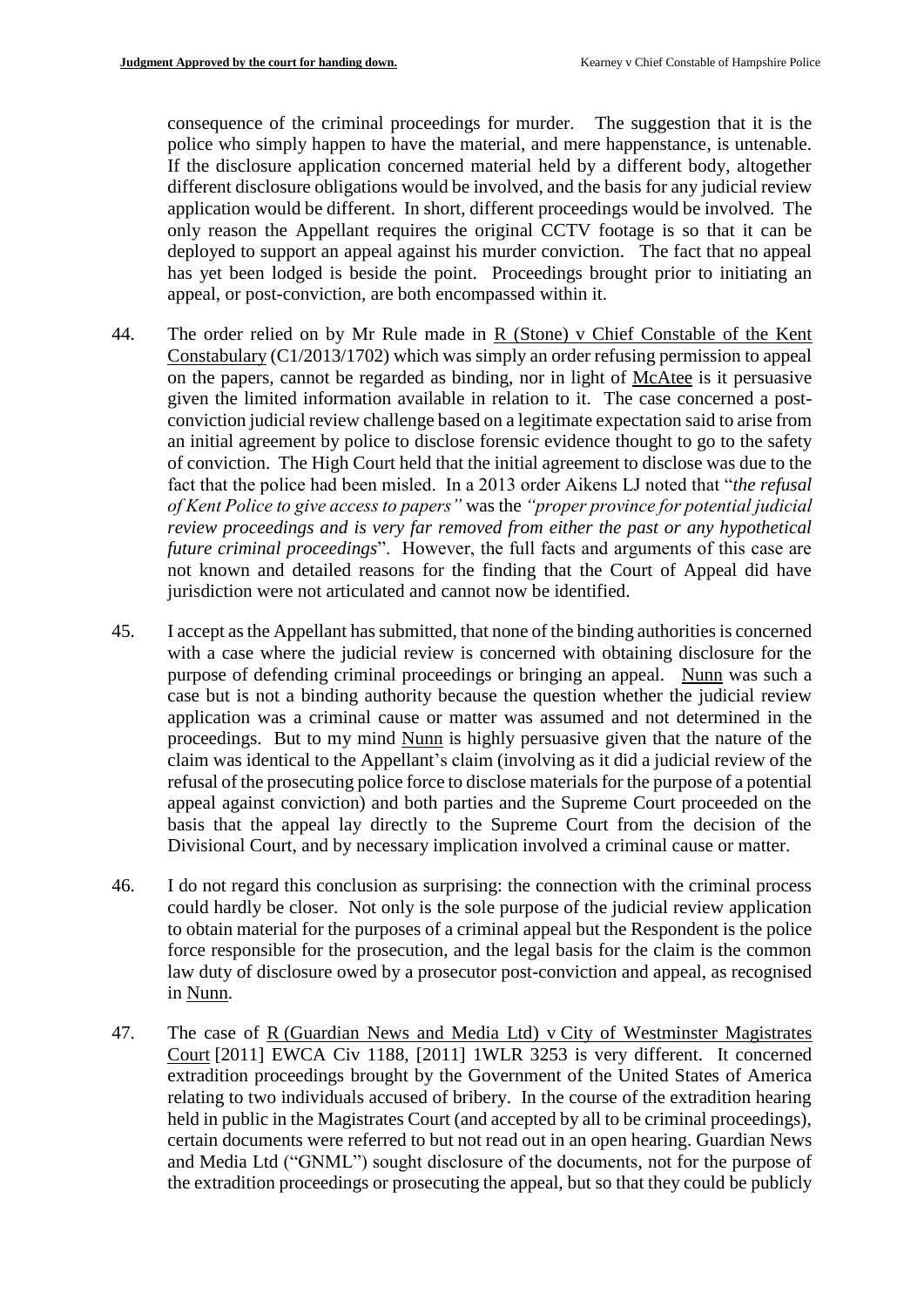reported by it. The application was refused by the district judge and GNML sought judicial review of the decision and appealed by way of case stated. The Divisional Court dismissed the claim and the appeal. The Court of Appeal (Lord Neuberger MR, Jackson and Aikens LJJ) granted permission to appeal to the Court of Appeal, concluding that the application made by a non-party to the criminal proceedings, was wholly collateral to the extradition proceedings and that the district judge's order involved no exercise of his criminal jurisdiction, and nor did it have any bearing on the extradition proceedings themselves. It therefore held that the Divisional Court's judgment was not made in a criminal cause or matter within s.18(1)(a) SCA.

- 48. It is also true, as Mr Rule submits, that the authorities on the meaning of "criminal cause or matter" have given rise to uncertainty and, as Lord Neuberger recognised in Guardian News, a degree of incoherence. However, the fact that the boundaries of the definition of "criminal cause or matter" have been difficult to identify, and that in some cases it is difficult to determine whether given proceedings are a "criminal cause or matter" does not mean the same difficulty arises in all cases. In this case the position is clear: the proceedings in the Administrative Court in this case are integral to the Appellant's future appeal against conviction. The proceedings were directed at obtaining archived evidence held by the prosecuting police authority, in reliance on post-conviction and appeal disclosure obligations, and purely for the purpose of being deployed to support such an appeal. They had no other object and although arising in different proceedings, had a criminal subject-matter.
- 49. I turn to consider the alternative arguments advanced by Mr Rule by reference to the important right of access to justice. The Appellant's essential complaint is that the denial of a right of appeal coupled with the denial of a right to an oral renewal hearing in the High Court because his application was certified as TWM, is contrary to the fundamental common law right of access to justice and his Article 6 Convention rights. One or other, at least, is required to ensure that a claim is not considered solely by a single judge on the papers. Leaving to one side the fact that the Appellant has the right to seek permission to appeal from the Supreme Court albeit only having first been granted a certificate from the High Court (which in reality he would not have got), I take each point in turn, recognising that his argument depends on the combination of these two points.
- 50. First, the fact that the Appellant has no right to an oral hearing in the High Court is the consequence of CPR 54.12(7). The lawfulness and/or validity of that rule is not challenged by Mr Rule in these proceedings as in itself an unjustified restriction on access to justice, although I accept that if it were material to his case on jurisdiction, this court could consider whether it is unlawful. Viewed in isolation, however, I do not consider that it is. Access to justice does not entail that a litigant has an absolute entitlement to an oral hearing, and certainly not in a case where a judge makes a carefully reasoned decision that there is no rational basis on which the claim could succeed so that it is bound to fail and accordingly, totally without merit. As this court held in R (Grace) v Secretary of State for the Home Department [2014] EWCA Civ 1091,  $[2014]$  1 WLR 3432, the purpose of CPR 54.12 $(7)$  is to limit the unjustified burden placed on public authorities and the courts, of hopeless applications for judicial review that are bound to fail. In most cases there are two safeguards, both present in Grace, identified as sufficient to ensure that the TWM procedure does not detract from the important judicial review jurisdiction: first, that no judge would certify an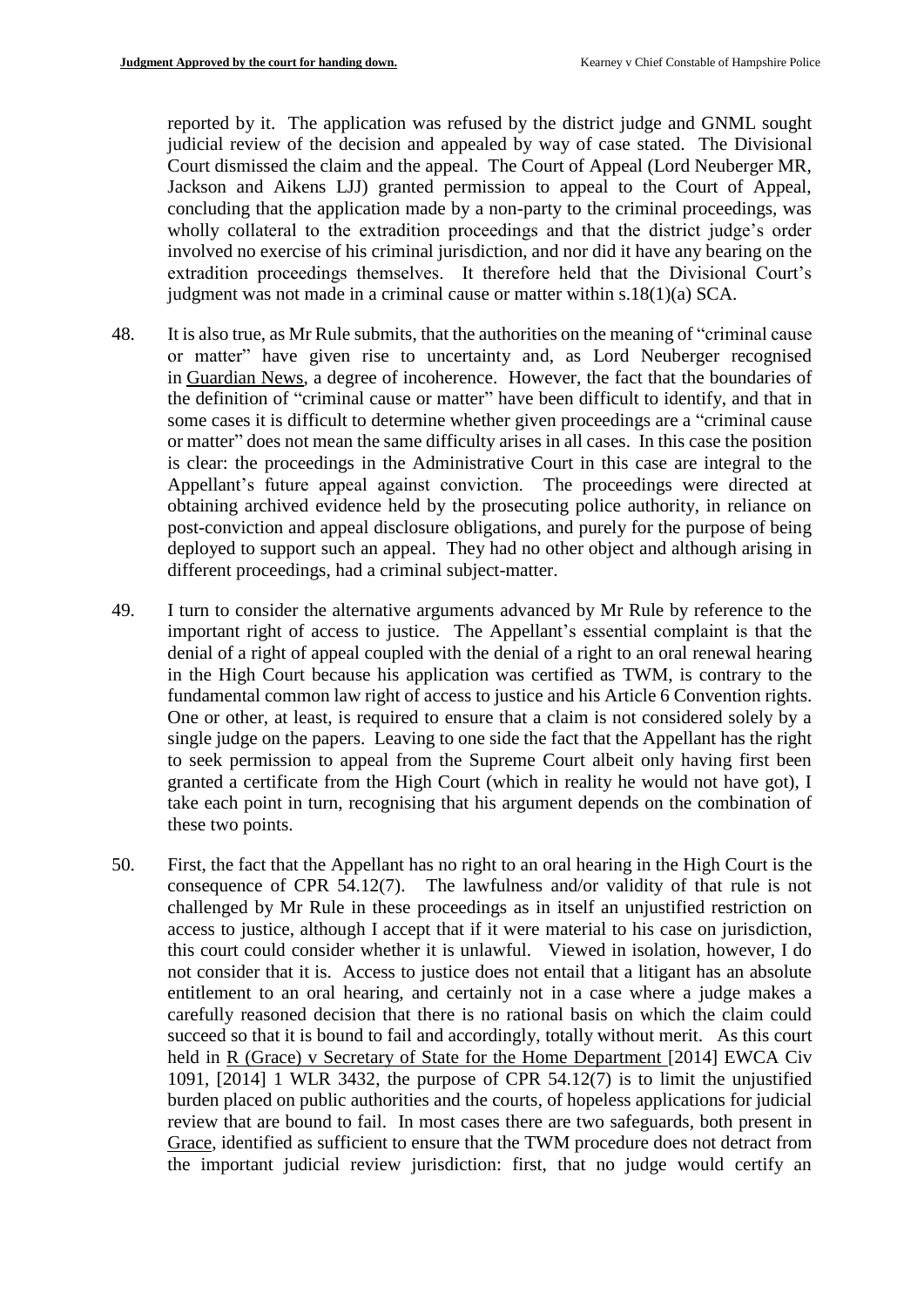application as TWM unless confident after careful consideration on the papers, and recognising the serious consequences that follow, that the application was bound to fail; and secondly, the claimant would still have access to an appeal to the Court of Appeal, and therefore to an independent and careful consideration of the application by a more senior judge. The court did not have to address the question whether one of those safeguards would have been sufficient without the other.

- 51. Mr Rule submits that the difficulty with a TWM certification arises in a case involving a criminal cause or matter because the twin safeguards are not then available. It is only in such a case that he submits accordingly, that CPR 54.12 (7) should be interpreted as requiring an oral hearing. But this approach renders meaningless the TWM scheme whose whole purpose is to avoid an unjustified oral hearing in a claim considered by a senior judge to be devoid of any rational basis on which it could succeed, and therefore bound to fail.
- 52. Secondly, the fact that there is no right of appeal to the Court of Appeal in a criminal cause or matter is the consequence of primary legislation, namely s.18 (1) SCA. Any challenge to s.18 (1) itself would require the Appellant to bring proceedings for a declaration of incompatibility and the Lord Chancellor would have to be a party. Moreover, it is common ground that Article 6 of the Convention does not confer or require a right of appeal in any particular case. Mr Rule submits that s.18(1) should be read as not excluding an appeal to the Court of Appeal in a case that is arguably a criminal cause or matter where there has only been a paper consideration of the application for judicial review. In other words, an appeal in such a case would only be excluded following a judgment or order made at or after an oral hearing. But that is unprincipled because it puts a claimant in a better position following a paper rejection of his or her claim than he or she would have been after an oral hearing in the High Court, and is an irrational approach.
- 53. The arguments advanced by the Appellant in relation to CPR 52.8 (5) are also untenable. The rule provides:

"52.8(5). On an application under paragraph  $(1)$  or  $(2)$ , the Court of Appeal may, instead of giving permission to appeal, give permission to apply for judicial review."

It follows from this wording that the Court of Appeal may only exercise its power under CPR 52.8(5), as an alternative to granting permission to appeal, if there has been an application for permission to appeal; and that necessarily entails an application for permission to appeal which the Court of Appeal has jurisdiction to entertain. Consequently, if there is no jurisdiction to grant permission to appeal then the court also has no jurisdiction in the alternative to grant permission to apply for judicial review under sub-rule (5).

54. In reality, the only avenue available to the Appellant is to invite this court, as Mr Rule does, to give a restricted meaning to the words "judgment …. in a criminal cause or matter" in order to avoid what he says is the denial of access to justice arising from the combination of circumstances in the present case. However, I do not consider there has been any such denial here. Rather, the Appellant has had considerable access to justice in this case. First, he has had the benefit of rights of appeal to the Court of Appeal (Criminal Division) potentially comprising two stages: first a paper application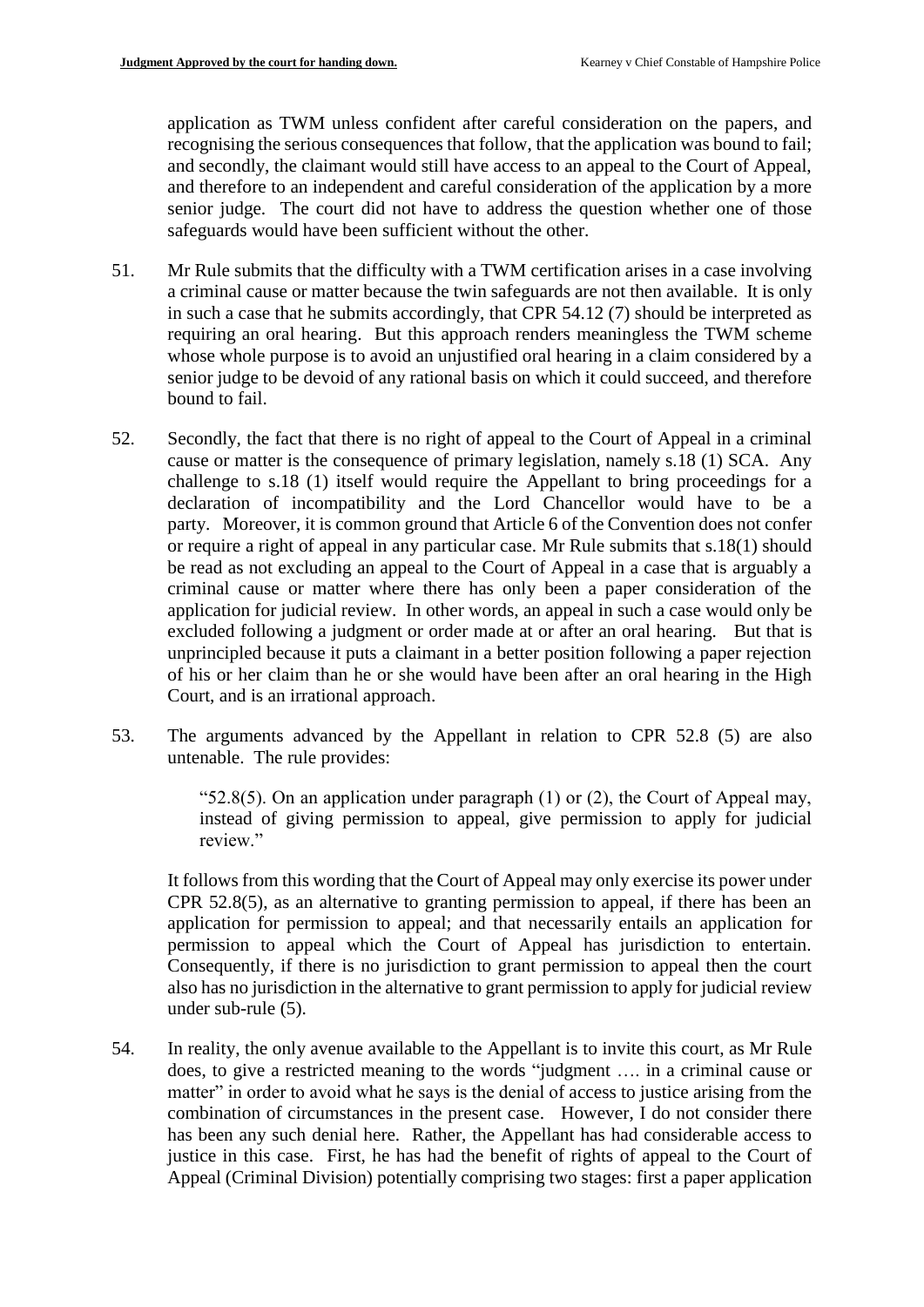and consideration; and secondly a renewed application made orally to the full court. That he chose to abandon his application for an oral hearing was a matter of strategic choice and not a denial of access to justice. Furthermore, he has had the benefit of specialist consideration of a further appeal to the Court of Appeal (Criminal Division) by the CCRC. Likewise, that the CCRC concluded that his appeal did not qualify for a referral is not a denial of access to justice but reflects the exercise of access to justice rights. He has also had access to the Administrative Court on his application for judicial review and has had a careful determination on the merits of his claim, albeit on paper only because the application was totally without merit.

- 55. While I recognise that it is unusual (and not altogether satisfactory) for a judicial review claim to be determined by a single judge on the papers without recourse to either an oral hearing or an appeal, this situation is likely to occur in a rare combination of circumstances involving a claim considered to be TWM and a High Court decision made in a criminal cause or matter. The right to access justice does not entitle an individual to re-litigate the same subject matter repeatedly, still less where his claim is judged to be totally without merit on its first consideration. Moreover, in criminal proceedings, the CCRC can always be invited to reopen an appeal if a proper basis for doing so emerges, and if the CCRC fails to do so, that decision can itself be challenged on judicial review.
- 56. For all these reasons, there is no basis for concluding that the denial of an oral reconsideration in a judicial review claim that is totally without merit and/or an appeal where the case concerns a judgment in a criminal cause or matter amounts to an unjustified or disproportionate restriction or denial of access to justice rights in the circumstances of this case.
- 57. Nor do I consider that there is any substantial defect in the fairness of the process below, or such unfairness in the TWM certification or the determination of the judge that could begin to justify the exercise of a residual jurisdiction to enable this court to review the decision of Andrews J on appeal notwithstanding s.18(1) SCA, such as was discussed in AstraZeneca. The test adopted by this court in that case was that there had to be such unfairness in the process as to amount to a breach of Article 6 of the Convention before the residual jurisdiction could be invoked. Further, as this court emphasised at paragraph 100, it is likely to be an exceptionally rare case where the submission of unfairness is justifiably advanced since the courts will not permit the residual jurisdiction, which exists to ensure that injustice is avoided, to become itself an unfair instrument that subverts or undermines the relevant statutory scheme. For the reasons already given, there is no such unfairness here.
- 58. Finally, I do not accept the arguments based on the Appellant's unique situation. The question whether or not to certify an application as TWM is an objective question that depends on a determination that the application was bound to fail. As this court observed in Wasif v SSHD [2016] EWCA Civ 82, [2016] 1 WLR 2793, repeating the observations of Maurice Kay LJ at paragraph 15 of his judgment in Grace,

"no judge will certify an application as TWM unless confident after careful consideration that the case truly is bound to fail. He or she will no doubt have in mind the seriousness of the issue and the consequences of his decision in the particular case".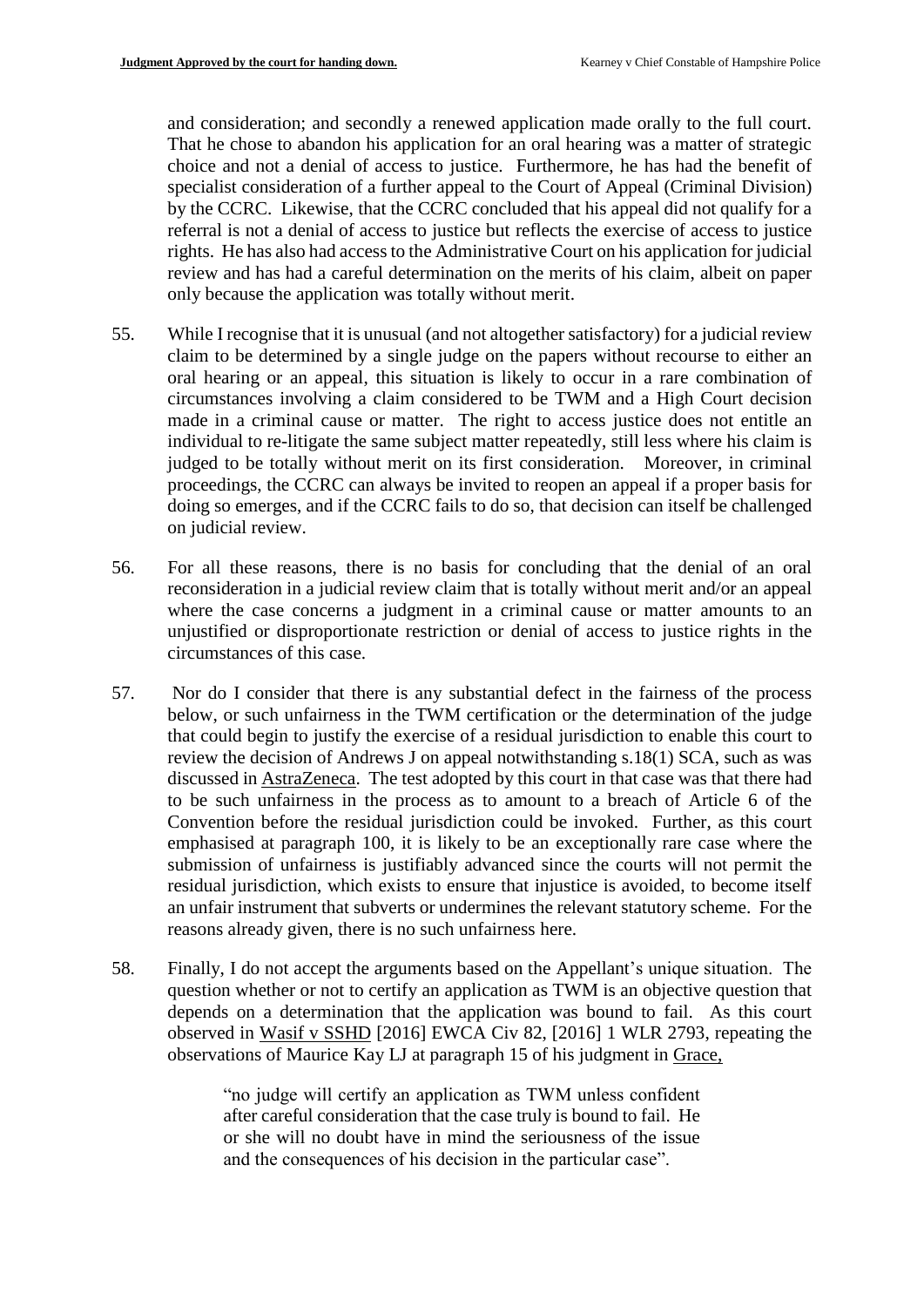- 59. As the court explained, the value of an oral renewal hearing lies in the opportunity it affords for a claimant to address perceived weaknesses in his or her claim which have led the judge to refuse permission on the papers. The judge should only certify the application as TWM if satisfied that in the circumstances of the particular case a hearing could not serve such a purpose. Where there is any real doubt, the claimant should get the benefit of it. Given that the question whether the application was a "criminal cause or matter" did not arise at the stage at which Andrews J was dealing with this matter, it is not possible to determine whether she appreciated that it was such a case and if so the consequences. But that is neither here nor there; whether the application was TWM is an objective question and I have no reason to doubt that she carefully considered whether the claim was truly bound to fail, recognising the seriousness of the consequences of that conclusion before making it.
- 60. For all these reasons, I am satisfied that decision of Andrews J refusing the application for judicial review is a judgment in a criminal cause or matter within the meaning of s.18(1)(a) SCA. That provision does not have the restricted meaning contended for by the Appellant, notwithstanding the particular consequences for this Appellant, and there is no other proper basis for restricting the effect or application of s.18(1)(a) SCA in this case. In my judgment this court has no jurisdiction to consider this appeal.

## **Lord Justice Underhill**:

- 61. I agree that this appeal should be dismissed on the basis that this Court has no jurisdiction to entertain it because Andrews J's decision to refuse permission to apply for judicial review was "a judgment ... in [a] criminal cause or matter" within the meaning of s.18(1)(a) of the Senior Courts Act 1981. My reasons are substantially the same as Simler LJ's, but I will briefly state them in my own words.
- 62. As to whether Andrews J's decision constituted a "judgment", Lord Hoffmann at paragraph 13 of his speech in Montgomery holds that that term applies generally to all orders made in a criminal cause or matter. That seems to me the end of the matter, although I also agree with the points made by Simler LJ at paragraphs 36-37 of her judgment.
- 63. As to whether that judgment was made was "in [a] criminal cause or matter", it has long been established that that phrase may cover not only decisions made in the course of criminal proceedings themselves but also decisions made by officials in relation to the criminal process, including prospective criminal proceedings. That is stated in terms by Lord Sumption at the start of paragraph 16 of his judgment in Belhaj and he goes on in that paragraph to give a number of examples. It is true that none of those examples specifically concerns a decision by a chief constable of a police force responsible for a prosecution about the disclosure of documents sought for the purpose of an intended appeal following that prosecution; but I can see no reason why such decisions should be regarded as being of any different character. The duty of disclosure relied on by the Appellant depends entirely on the involvement of the Hampshire police in the prosecution, and the availability of judicial review to challenge such a decision is, to use Lord Sumption's language at the end of paragraph 16, "an integral part of the criminal justice system". That seems to me self-evident and is no doubt why neither the parties nor the Supreme Court in Nunn, which is precisely such a case, believed that an appeal lay to this Court.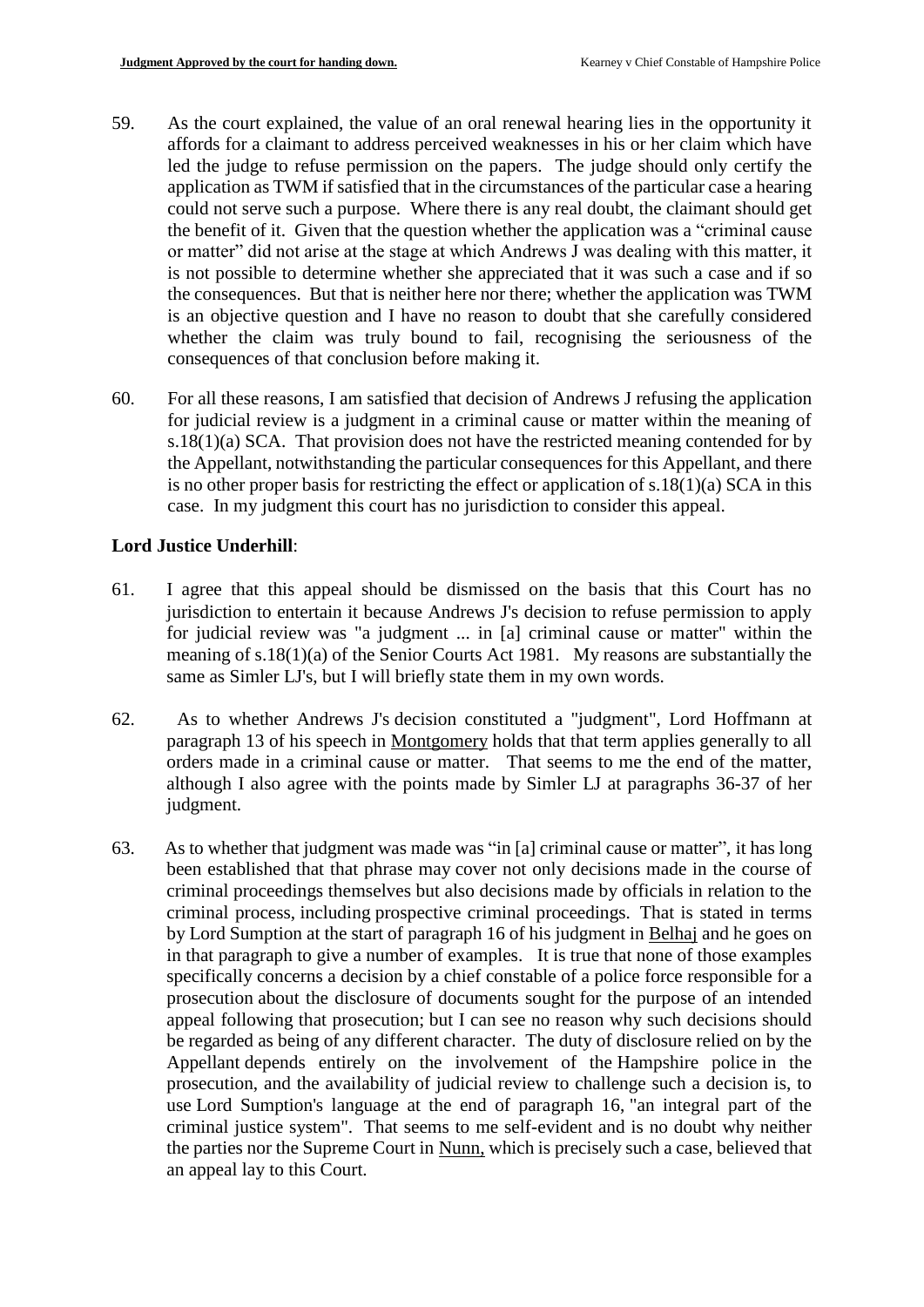- 64. I do not believe that that analysis is affected by the fact that Andrews J's certification of the Appellant's application as "totally without merit" meant that he was not entitled to an oral hearing in the Administrative Court. I agree with what Simler LJ says at paragraphs 51-53 of her judgment. As she says at paragraph 54, the only way that the Appellant can realistically deploy the point is to contend that s.18(1)(a) should be interpreted differently in cases where there has been no oral hearing at first instance. There is no warrant for that distinction in the language of the provision itself, and it could only be advanced on the basis that it was nevertheless required in order to avoid a breach of Article 6 of the Convention.
- 65. As to that, I am far from sure that such an interpretation would be possible even having regard to the strength of the interpretative obligation under s.3 of the Human Rights Act 1998. But I am not persuaded that the unavailability of both a right to an oral renewal hearing and a right to seek permission to appeal from this Court involves any breach of the Appellant's Article 6 rights in any event. The full review of the Strasbourg caselaw in the speech of Lord Hope in  $R$  (Dudson) v Secretary of State for the Home Department [2005] UKHL 52, [2006] 1 AC 245 – see paragraphs 27-34 (pp. 256-9) – makes it clear that Article 6 does not require an oral hearing of every application made in the context of criminal proceedings, and more particularly of a criminal appeal. As he put it at paragraph 34 (page 259 E-F):

"The application of the article to proceedings other than at first instance depends on the special features of the proceedings in question. Account must be taken of the entirety of the proceedings of which they form part, including those at first instance. Account must also be taken of the role of the person or person conducting the proceedings that are in question, the nature of the system within which they are being conducted and the scope of the powers that are being exercised. The overriding question, which is essentially a practical one as it depends on the facts of each case, is whether the issues that had to be dealt with at the stage could properly, as a matter of fair trial, be determined without hearing the applicant orally."

The same principles must, I think, apply equally to the question of whether Article 6 requires that there be a right of appeal against the refusal of an application made in the context of an appeal: what fairness requires depends on the circumstances of the particular case. In the present case, as Simler LJ says at paragraph 54, the Appellant has not only had a full trial and a right of appeal against his initial conviction (albeit not pursued) but the benefit of a full review of his case by the CCRC which has concluded (in effect) that the disclosure which he now seeks cannot assist an appeal. It is also important that the reason why he was not entitled to an oral renewal was that a High Court Judge has reached a fully-reasoned conclusion that his claim is totally without merit. In those circumstances I cannot see that the absence of a right of appeal from her decision constitutes a breach of Article 6.

66. I accept that it is very unusual in our system to encounter a judicial decision, made without a hearing, which cannot either be reviewed at an oral hearing or be the subject at least of an application for permission to appeal, and that fact has given me some pause. But I see no escape from the conclusion that that is the effect of the particular